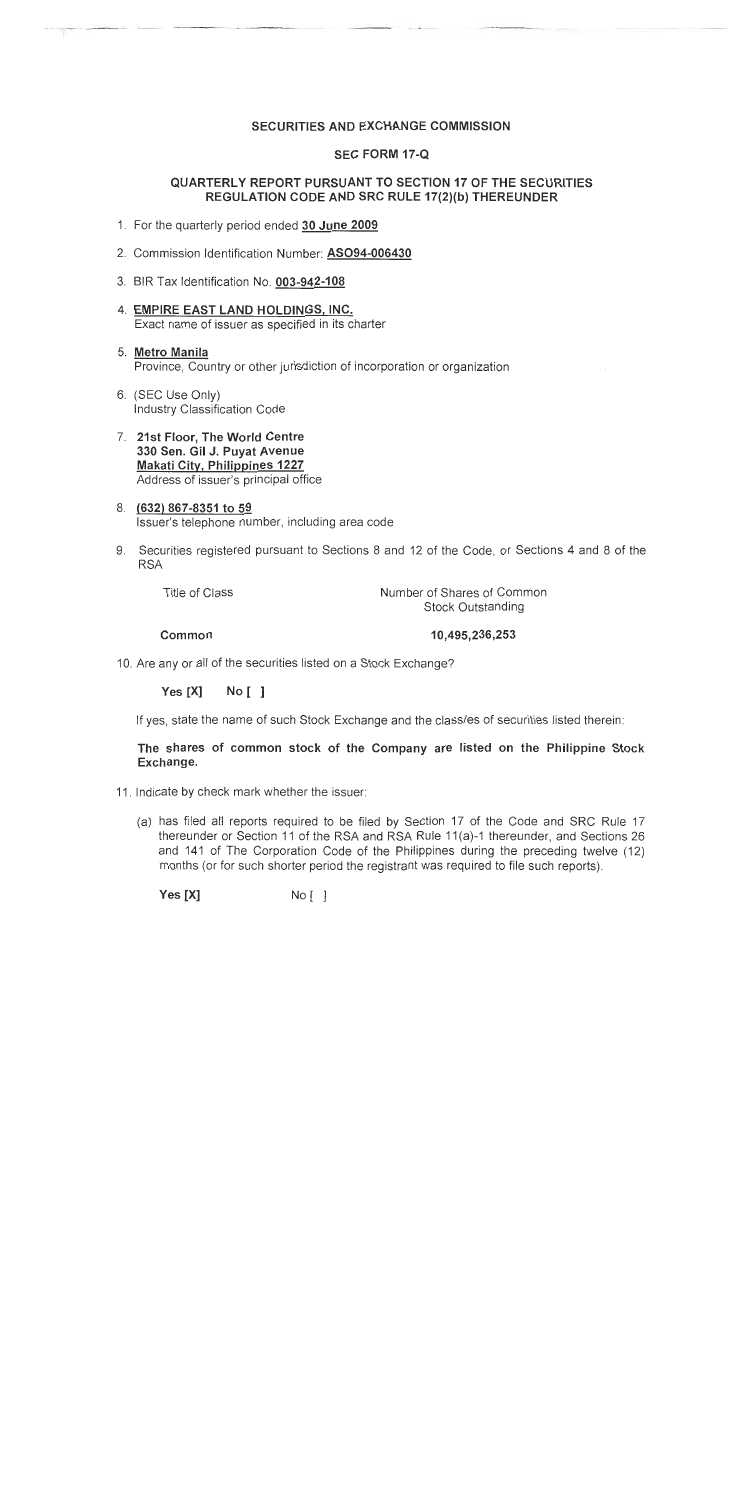(b) has been subject to such filing requirements for the past ninety (90) days.

Yes [X]  $No<sub>1</sub>1$ 

#### PART I - FINANCIAI INFORMATION

Item 1 Financial Statements

Interim financial statements are attached as Exhibits 1 to 6 hereof and incorporated herein by reference:

Exhibit 1 - Comparative Balance Sheets as of December 31, 2008 and June 30, 2009

Exhibit 2 - Comparative Income Statements as of June 30, 2008 and June 30, 2009

- Exhibit 3 Comparative Statements of Changes in Equity as of June 30, 2009 and June 30, 2008
- Exhibit 4 Comparative Statements of Cash Flows as of June 30, 2009 and June 30, 2008

Exhibit 5 - Notes to Financial Statements

Exhibit 6 - Aging of Accounts Receivable as of June 30, 2009

Item 2. Management's Discussion and Analysis of Financial Condition and Results of Operations

Please refer to Exhibit 7 hereof.

#### **PART II - OTHER INFORMATION**

The Company is not in possession of information which has not been previously reported in a report on SEC Form 17-C and with respect to which a report on SEC Form 17-C is required to be filed.

#### **SIGNATURE**

Pursuant to the requirements of the Securities Regulation Code, the issuer has duly caused this report to be signed on its behalf by the undersigned thereunto duly authorized.

#### **EMPIRE EAST LAND HOLDINGS, INC.**

**Issuer** 

By:

**EVELYN G. CACHO** Vice President for Finance (Principal Financial Officer) and Duly Authorized Officer August 11, 2009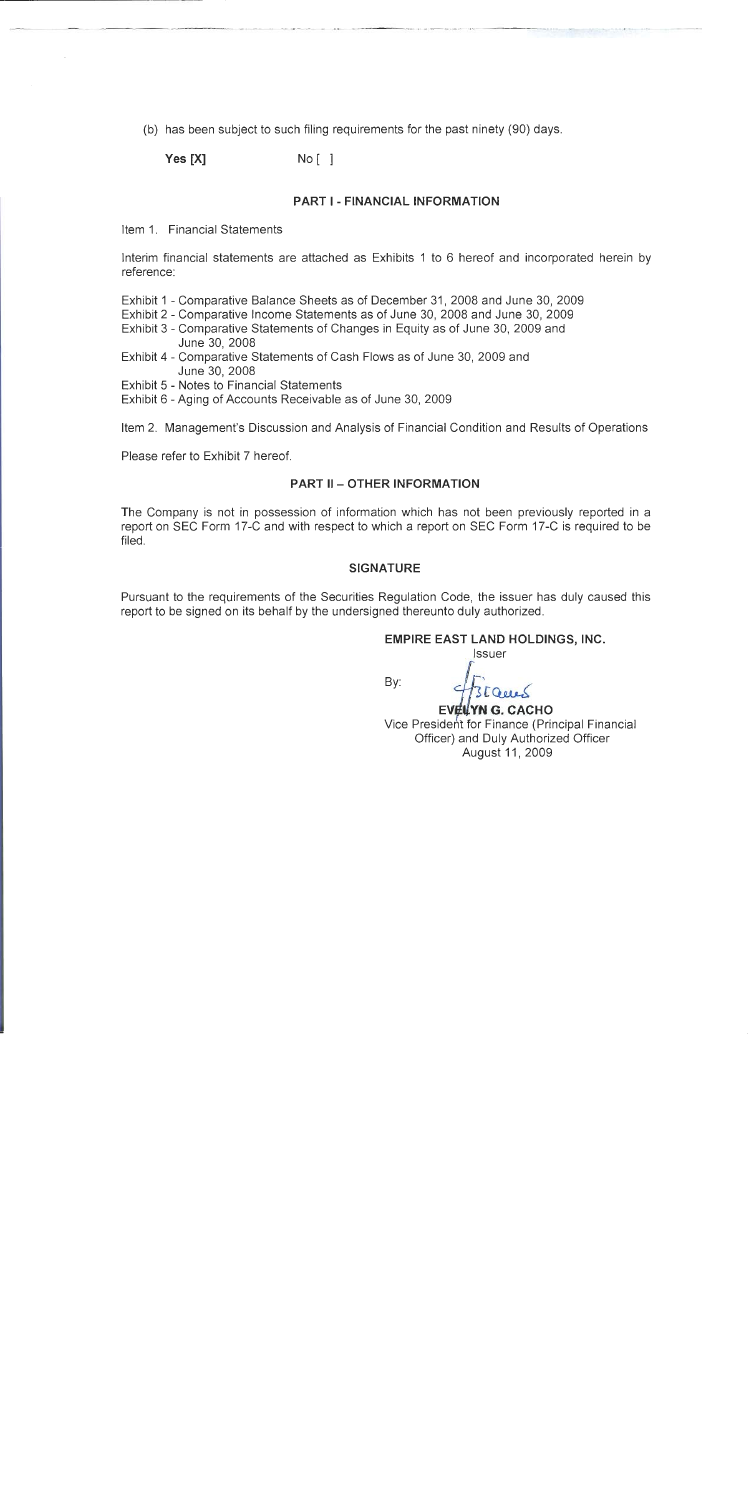#### **EXHIBIT 1**

# **EMPIRE EAST LAND HOLDINGS, INC. AND SUBSIDIARIES CONSOLIDATED BALANCE SHEETS**

|                                           | (In Thousands) |              |  |
|-------------------------------------------|----------------|--------------|--|
|                                           | Unaudited      | Audited      |  |
|                                           | 30-Jun-09      | 31-Dec-08    |  |
| <b>ASSETS</b>                             |                |              |  |
| <b>CURRENT ASSETS</b>                     |                |              |  |
| Cash and cash equivalents                 | P 1,659,101    | P 1,634,997  |  |
| Trade and other receivables - net         | 2,828,233      | 2,838,198    |  |
| Property development costs                | 2,150,544      | 1,890,850    |  |
| Advances to related parties               | 831,554        | 814,059      |  |
| Prepayments and other current assets      | 327,444        | 226,362      |  |
| <b>Total Current Assets</b>               | 7,796,876      | 7,404,466    |  |
| <b>NON-CURRENT ASSETS</b>                 |                |              |  |
| Trade and other receivables - net         |                |              |  |
| Trade and other receivables - net         | 2,700,040      | 2,773,143    |  |
| Advances to related parties               | 53,701         | 53,702       |  |
| Property development costs                | 9,005,891      | 9,129,030    |  |
| Advances to landowners and joint ventures | 2,375,659      | 2,331,377    |  |
| Available-for-sale financial assets       | 378,400        | 239,424      |  |
| Land for future development               | 3,023,333      | 3,008,581    |  |
| Investment property - net                 | 682,076        | 709,346      |  |
| Property and equipment - net              | 156,224        | 154,476      |  |
| Other non-current assets                  | 219,588        | 219,901      |  |
| <b>Total Non-current Assets</b>           | 18,594,912     | 18,618,980   |  |
| <b>TOTAL ASSETS</b>                       | P 26,391,788   | P 26,023,446 |  |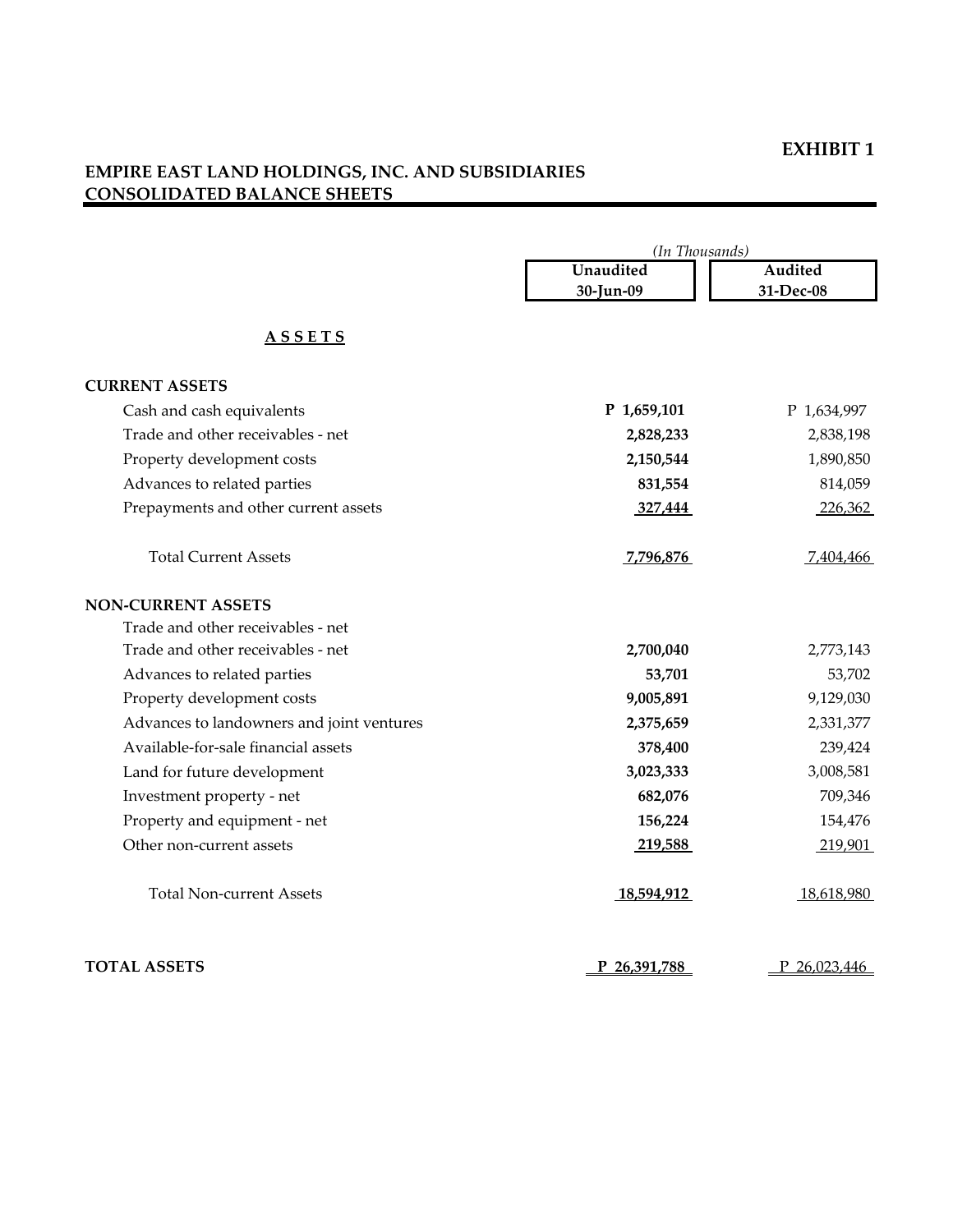#### **LIABILITIES AND EQUITY**

#### **CURRENT LIABILITIES**

| Interest-bearing loans and borrowings                | P 1,457,250  | P 1,423,572  |
|------------------------------------------------------|--------------|--------------|
| Trade and other payables                             | 1,320,109    | 868,508      |
| Income tax payable                                   | 299          | 7,995        |
| Deferred gross profit on real estate sales           | 49,261       | 128,014      |
| Customers' deposits                                  | 1,823,638    | 1,645,361    |
| Advances from related parties                        | 226,650      | 262,502      |
| Reserve for property development                     | 263,545      | 310,157      |
| Other current liabilities                            | 180,325      | 181,039      |
| <b>Total Current Liabilities</b>                     | 5,321,077    | 4,827,148    |
| <b>NON-CURRENT LIABILITIES</b>                       |              |              |
| Interest-bearing loans and borrowings                | 1,174,532    | 1,388,612    |
| Trade and other payables                             | 19,687       | 19,687       |
| Reserve for property development                     | 660,818      | 644,632      |
| Deferred tax liabilities                             | 1,204,427    | 1,190,076    |
| Deferred gross profit on real estate sales           | 285,022      | 166,213      |
| Advances from related parties                        | 13,524       | 262,951      |
| Retirement benefit obligation                        | 67,583       | 68,524       |
| <b>Total Non-current Liabilities</b>                 | 3,425,593    | 3,740,695    |
| <b>Total Liabilities</b>                             | 8,746,670    | 8,567,843    |
| EQUITY                                               |              |              |
| Equity attributable to parent company's shareholders | 16,792,792   | 16,603,287   |
| Minority interest                                    | 852,326      | 852,316      |
| <b>Total Equity</b>                                  | 17,645,118   | 17,455,603   |
| <b>TOTAL LIABILITIES AND EQUITY</b>                  | P 26,391,788 | P 26,023,446 |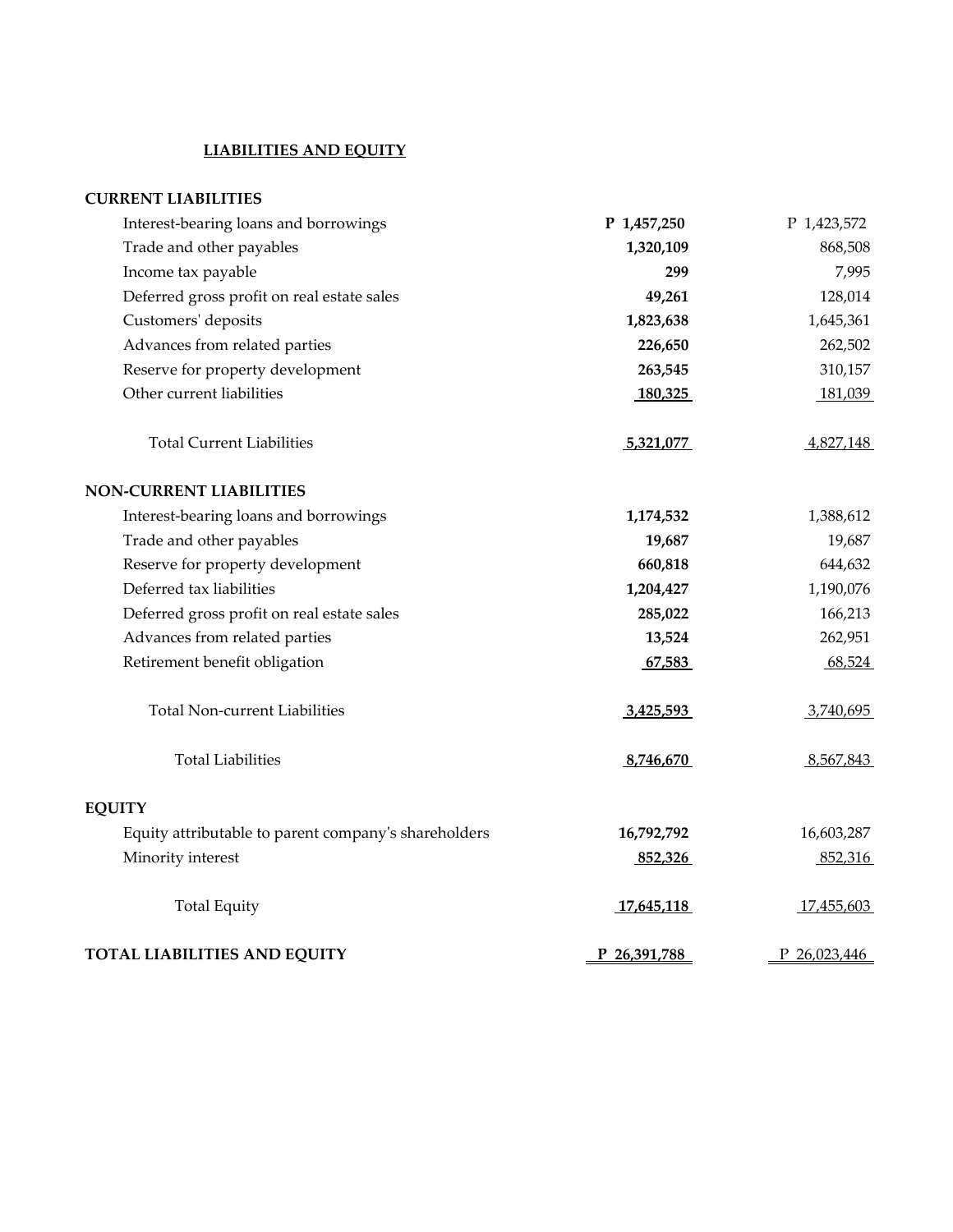#### **EMPIRE EAST LAND HOLDINGS, INC. AND SUBSIDIARIES CONSOLIDATED STATEMENTS OF INCOME**

|                                               | (In Thousands)   |               |                  |               |  |
|-----------------------------------------------|------------------|---------------|------------------|---------------|--|
|                                               | Unaudited        |               | Unaudited        |               |  |
|                                               | Apr-June 30 2009 | Jan-June 2009 | Apr-June 30 2008 | Jan-June 2008 |  |
| <b>REVENUES</b>                               |                  |               |                  |               |  |
| Real estate sales                             | 243,573          | 524,627       | 103,118          | 319,238       |  |
| Realized gross profit on prior years' sales   | 26,010           | 64,406        | 130              | 17,954        |  |
| Interest Income                               | 77,072           | 181,357       | 127,523          | 229,338       |  |
| Commissions & other income                    | 146,607          | 274,373       | 107,682          | 235,595       |  |
|                                               | 493,262          | 1,044,763     | 338,453          | 802,125       |  |
| <b>COSTS &amp; EXPENSES</b>                   |                  |               |                  |               |  |
| Cost of real estate sales                     | 177,878          | 387,044       | 82,556           | 235,919       |  |
| Deferred gross profit                         | 46,986           | 104,460       | 6,653            | 14,140        |  |
| Finance costs                                 | 2,171            | 29,704        | 56,484           | 112,901       |  |
| Operating expenses                            | 221,180          | 448,524       | 169,048          | 328,404       |  |
| Equity in net earnings (losses) of associates |                  |               | 3,048            | 5,386         |  |
| Tax expense                                   | 16,900           | 24,494        | 3,443            | 29,649        |  |
|                                               | 465,115          | 994,226       | 321,232          | 726,399       |  |
| <b>NET INCOME</b>                             | 28,147           | 50,537        | 17,221           | 75,726        |  |
| Attributable to:                              |                  |               |                  |               |  |
| Parent company's shareholders                 | 28,905           | 50,528        | 17,221           | 74,871        |  |
| Minority interest                             | (758)            | 9             | $-$              | 855           |  |
|                                               | 28,147           | 50,537        | 17,221           | 75,726        |  |
| <b>Earnings Per Share</b>                     |                  |               |                  |               |  |
| Basic                                         |                  | 0.0047        |                  | 0.0071        |  |
| Diluted                                       |                  | 0.0046        |                  | 0.0069        |  |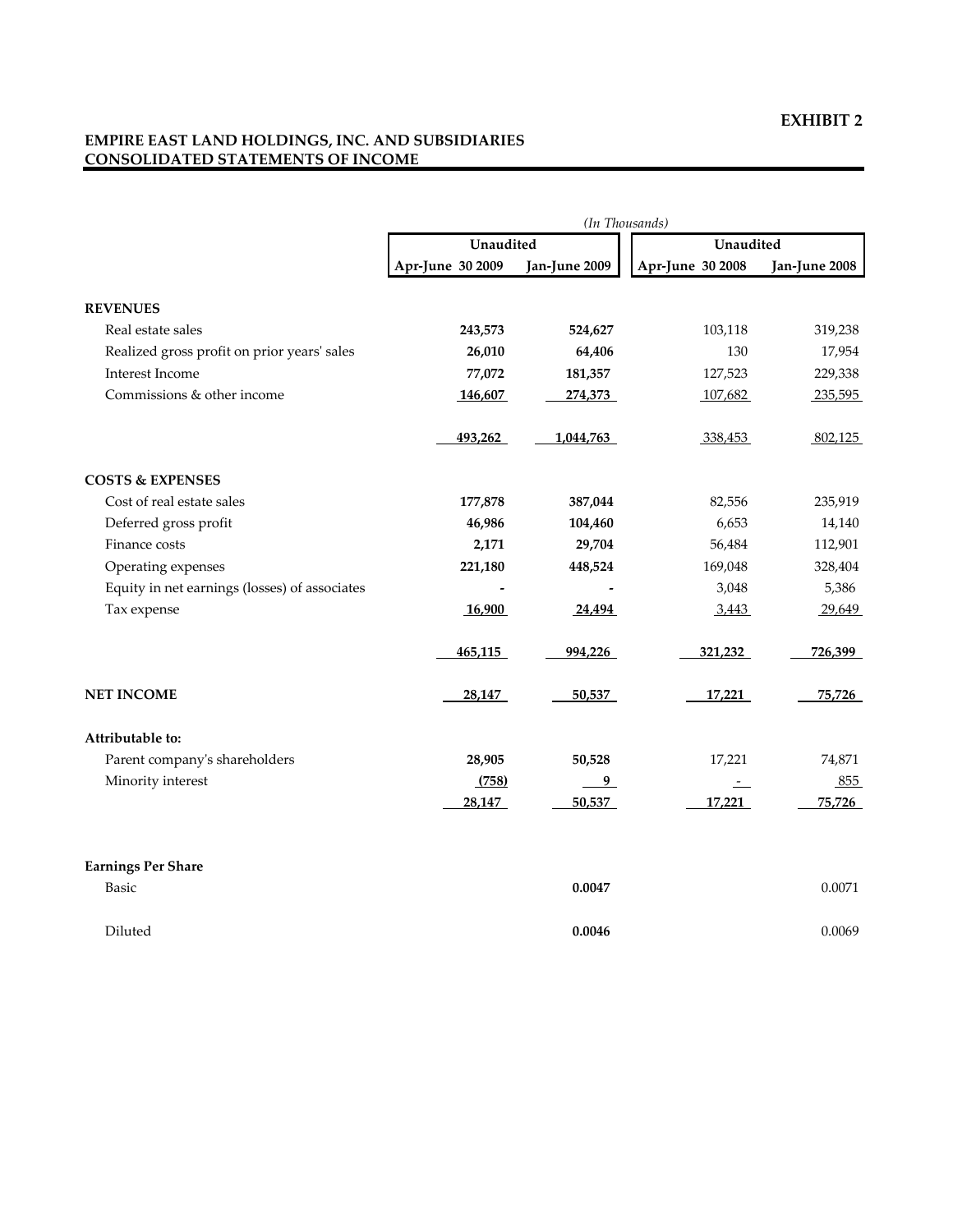# **EMPIRE EAST LAND HOLDINGS, INC. AND SUBSIDIARIES COMPARATIVE STATEMENTS OF CHANGES IN EQUITY**

|                                   | (In Thousands) |   |             |
|-----------------------------------|----------------|---|-------------|
|                                   | Unaudited      |   | Unaudited   |
|                                   | 30-Jun-2009    |   | 30-Jun-2008 |
| <b>CAPITAL STOCK</b>              | 10,908,215     |   | 10,908,216  |
| <b>ADDITIONAL PAID-IN CAPITAL</b> | 4,281,565      |   | 4,281,565   |
| <b>TREASURY SHARES</b>            | (102, 107)     |   | (102, 107)  |
| <b>REVALUATION RESERVES</b>       | (492,050)      |   | (457, 650)  |
| <b>RETAINED EARNINGS</b>          | 2,197,168      |   | 2,000,968   |
| <b>MINORITY INTEREST</b>          | 852,326        |   | 60,078.00   |
| <b>TOTAL EQUITY</b><br>P          | 17,645,118     | P | 16,691,070  |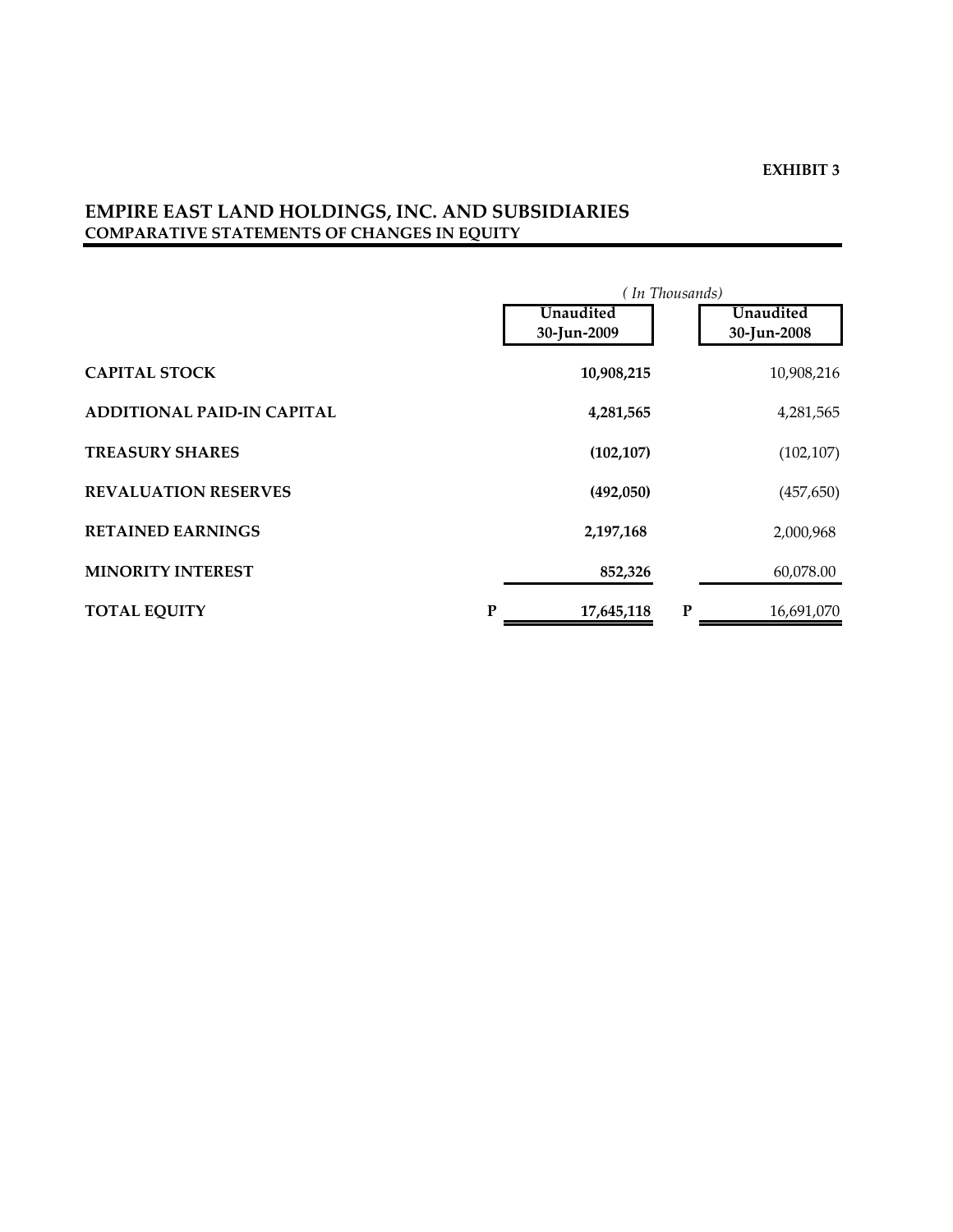### **EXHIBIT 4**

### **EMPIRE EAST LAND HOLDINGS, INC. & SUBSIDIARIES COMPARATIVE CONSOLIDATED STATEMENTS OF CASH FLOWS**

|                                                                                                  | (In Thousands)         |                        |  |
|--------------------------------------------------------------------------------------------------|------------------------|------------------------|--|
|                                                                                                  | Unaudited<br>30-Jun-09 | Unaudited<br>30-Jun-08 |  |
| <b>CASH FLOWS FROM OPERATING ACTIVITIES</b>                                                      |                        |                        |  |
| Income before tax                                                                                | 75,032.20              | 105,375.00             |  |
| Adjustments for:                                                                                 |                        |                        |  |
| Depreciation and amortization                                                                    | 36,150.12              | 33,862.00              |  |
| Finance costs                                                                                    | 29,703.75              | 112,901.00             |  |
| Interest & other income                                                                          | (181, 356.31)          | (229, 338.00)          |  |
| Equity in net losses of subsidiary                                                               | 0.00                   | 5,386.00               |  |
| Operating income before working capital changes<br>Net Changes in Operating Assets & Liabilities | (40, 470.25)           | 28,186.00              |  |
| Increase in current & non-current assets                                                         | (151, 141.98)          | (1,458,302.00)         |  |
| Increase in current & other non-current liabilities                                              | 383,000.56             | 195,944.00             |  |
| Increase (decrease) in reserve for property development                                          | (30, 425.05)           | (34, 841.00)           |  |
| Cash used in operations                                                                          | 160,964.28             | (1,269,013.00)         |  |
| Interest paid                                                                                    | (29,703.75)            | (112,901.00)           |  |
| Cash paid for income taxes                                                                       | (17, 839.87)           | (21,001.00)            |  |
| Net Cash Used in Operating Activities                                                            | 113,418.65             | (1,402,915.00)         |  |
| <b>CASH FLOWS FROM INVESTING ACTIVITIES</b>                                                      | 91,086.92              | (133,699.00)           |  |
| <b>CASH FLOWS FROM FINANCING ACTIVITIES</b>                                                      | (180, 401.52)          | 2,277,474.00           |  |
| NET INCREASE IN CASH AND                                                                         |                        |                        |  |
| <b>CASH EQUIVALENTS</b>                                                                          | 24,104.06              | 740,860.00             |  |
| <b>CASH AND CASH EQUIVALENTS</b>                                                                 |                        |                        |  |
| <b>AT BEGINNING OF PERIOD</b>                                                                    | 1,634,996.70           | 942,700.00             |  |
| <b>CASH AND CASH EQUIVALENTS</b>                                                                 |                        |                        |  |
| <b>AT END OF PERIOD</b>                                                                          | 1,659,100.76           | 1,683,560.00           |  |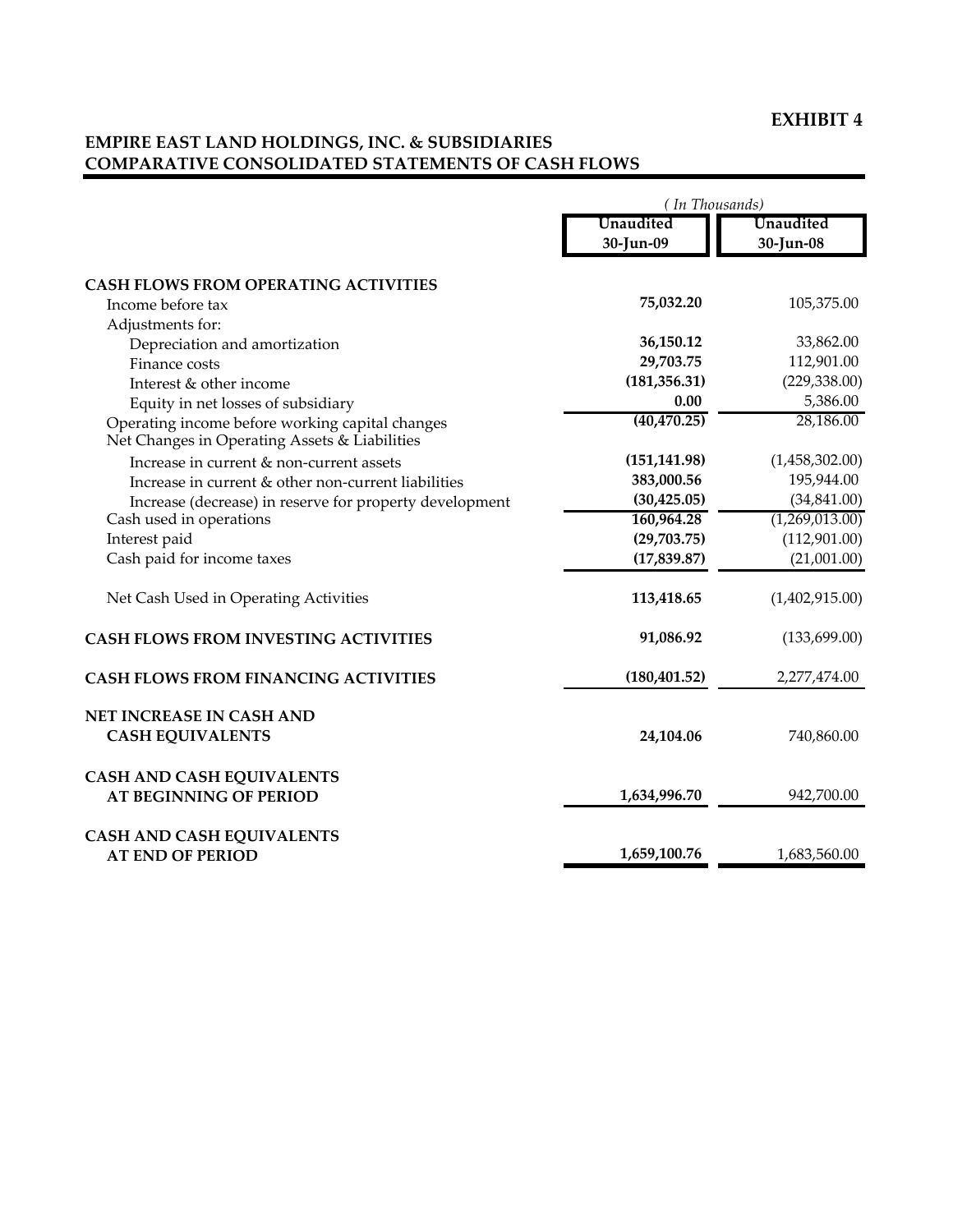# **EMPIRE EAST LAND HOLDINGS, INC.** NOTES TO FINANCIAL STATEMENTS

- 1) The financial statements have been prepared in accordance with Philippine Financial Reporting Standards (PFRS). The accounting policies and method of computation have been consistently followed by the Company (and its subsidiaries) and are consistent with those used in the most recent annual audited financial statements.
- 2) Cash and cash equivalents account is composed of cash on hand/in banks amounting to P189.4 million and short-term placements of P1.47 billion.
- 3) Current Trade and Other Receivables account of P2.8 billion mostly includes receivables from sales transactions. The P2.7 billion non-current portion of Trade and Other Receivables are those amounts which are not expected to be realized/collected within the one-year period.
- 4) Property Development Cost account amounting to P11.2 billion represents various development/construction related expenses.
- 5) Advances to Related Parties and to Landowners and Joint Venture totaling P3.26 billion pertain to property acquisition, joint venture and other business related transactions.
- 6) Available-for-Sale Financial Assets account amounting to P378.4 million pertains to investments in equity securities of subsidiary.
- 7) Land for Future Development of P3.02 billion refers to the properties acquired by the company. Most properties, which are specifically located in Metro Manila and Calabarzon areas, are intended for immediate and future development. This account also includes other expenses related to acquisition.
- 8) Investment Property account of P682.07 million pertains to land and building and improvements of the Company, being leased-out to related parties and third parties and certain land held for capital appreciation. This account is presented in the interim financial statements net of depreciation.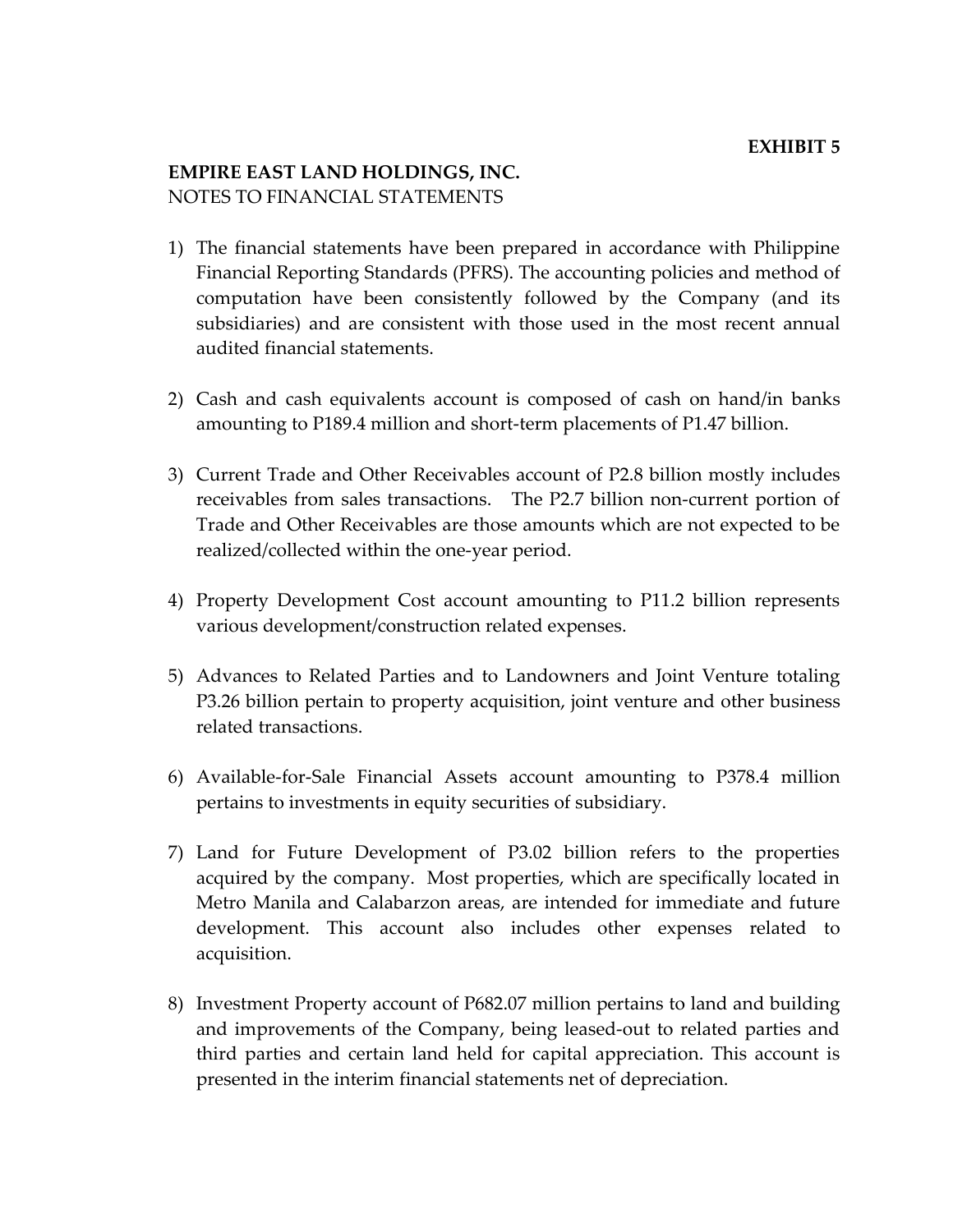- 9) Property and Equipment account of P156.2 million is composed of fixed assets that are being depreciated over its estimated useful lives using a straight-line method. This account is presented in the interim financial statements net of depreciation.
- 10)Interest-bearing loans and borrowings account with a balance of P2.63 billion mostly includes loans obtained from commercial banks/financial institution and trade receivables discounted with recourse.
- 11) Current Liabilities account is composed of current portion of deferred gross profit amounting to P49.26 million, customers' deposits/advances of P1.82 billion and other payables/accruals amounting to P1.73 billion. Other noncurrent liabilities include non-current portion of deferred tax, unearned revenue and other payables totaling to P1.6 billion.
- 12) Reserve for Property Development of P924.36 million pertains to the remaining costs needed to complete the development/construction of the sold units.
- 13)Increase in Equity by P189.51 million is total of six-month period Net Income of P50.53 million and fair value gains/revaluation of marketable equity securities of subsidiary amounting to P138.98 million.
- 14) Revenues include the following real estate sales of P524.6 million, P64.4 million realized portion of the previous years gross profit, interest income of P181.4 million derived mostly from buyers in-house financing, commissions and other income totaling to P274.4 million.
- 15) There were no changes in estimates of amounts reported in prior interim periods or prior financial years that have material effect in the current interim period.
- 16) There were no material contingencies and any other events/transactions that have material impact on the current interim period.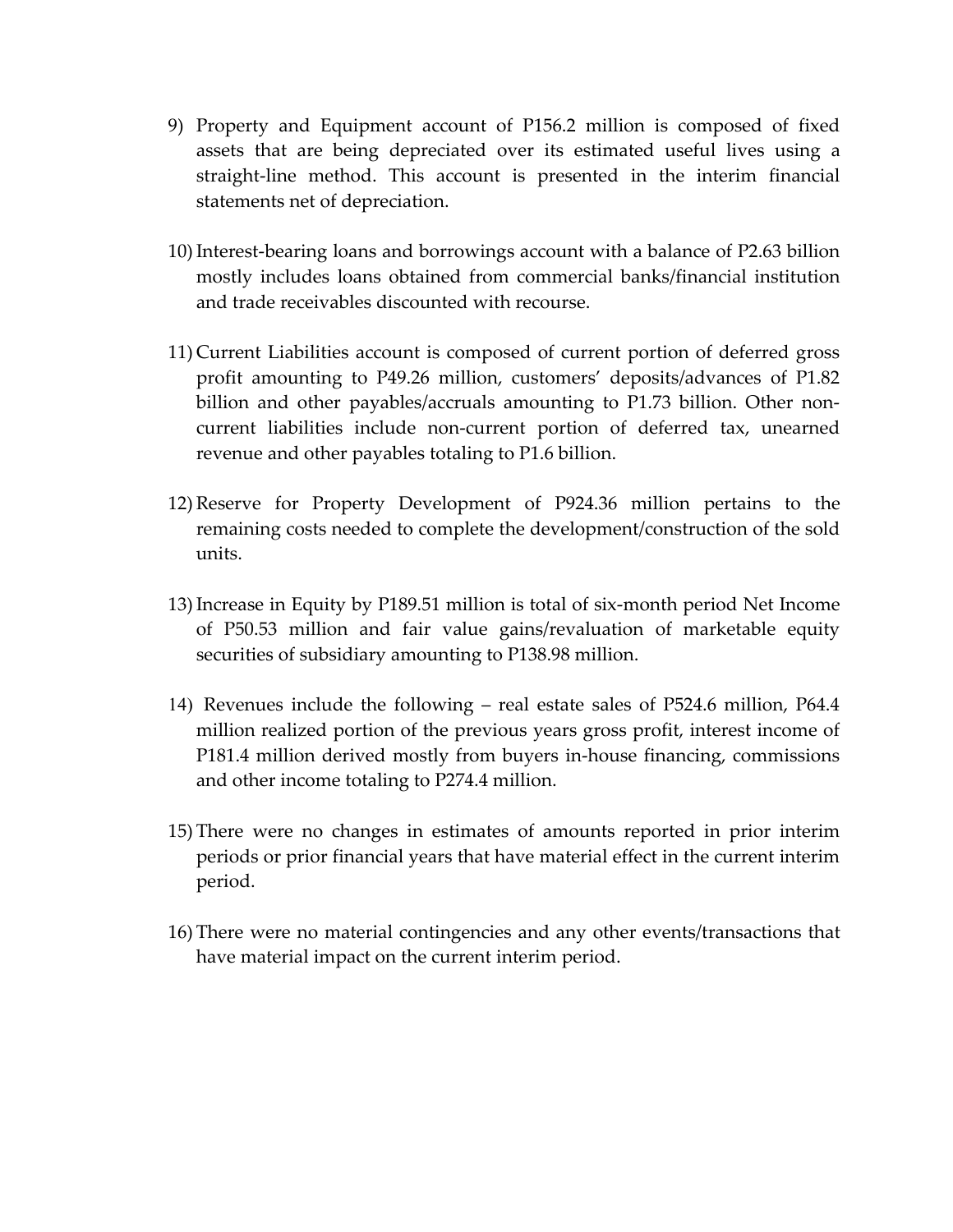**Exhibit 6**

#### **EMPIRE EAST LAND HOLDINGS, INC. AND SUBSIDIARIES As of June 30, 2009 Amounts in thousands**

#### **1) Aging of Accounts Receivable**

| Type of Receivables               | Total     | Current<br>Not Yet Due | 1 Month                  | $2-3$ Mos.               | 4-6 Mos.                 | Above<br>7 Mos.          | Past due accounts &<br>Items in Litigation |
|-----------------------------------|-----------|------------------------|--------------------------|--------------------------|--------------------------|--------------------------|--------------------------------------------|
|                                   |           |                        |                          |                          |                          |                          |                                            |
|                                   |           |                        |                          |                          |                          |                          |                                            |
| <b>Trade Receivables</b><br>a)    | 3,991,655 | 3,983,996              | 5,963                    | 1,396                    | 300                      | $\overline{\phantom{0}}$ |                                            |
|                                   |           |                        |                          |                          |                          |                          |                                            |
|                                   |           |                        |                          |                          |                          |                          |                                            |
| Other Receivables<br>$\mathbf{b}$ | 1,536,618 | 1,536,618              | $\overline{\phantom{0}}$ | $\overline{\phantom{0}}$ | $\overline{\phantom{0}}$ | $\overline{\phantom{0}}$ |                                            |
| <b>Net Receivables</b>            | 5,528,273 |                        |                          |                          |                          |                          |                                            |
|                                   |           |                        |                          |                          |                          |                          |                                            |

Collection Period

 $1$  to 2 years

maximum of 15 years

#### **2) Accounts Receivable Description**

|          | <b>Type of Receivables</b> | Nature/Description                                                                                      |
|----------|----------------------------|---------------------------------------------------------------------------------------------------------|
| a)<br>b) |                            | Trade Receivables Sale of residential units/lots<br>Other Receivables Advances to contractors/suppliers |

 **3) Normal Operating Cycle:** 3 to 15 years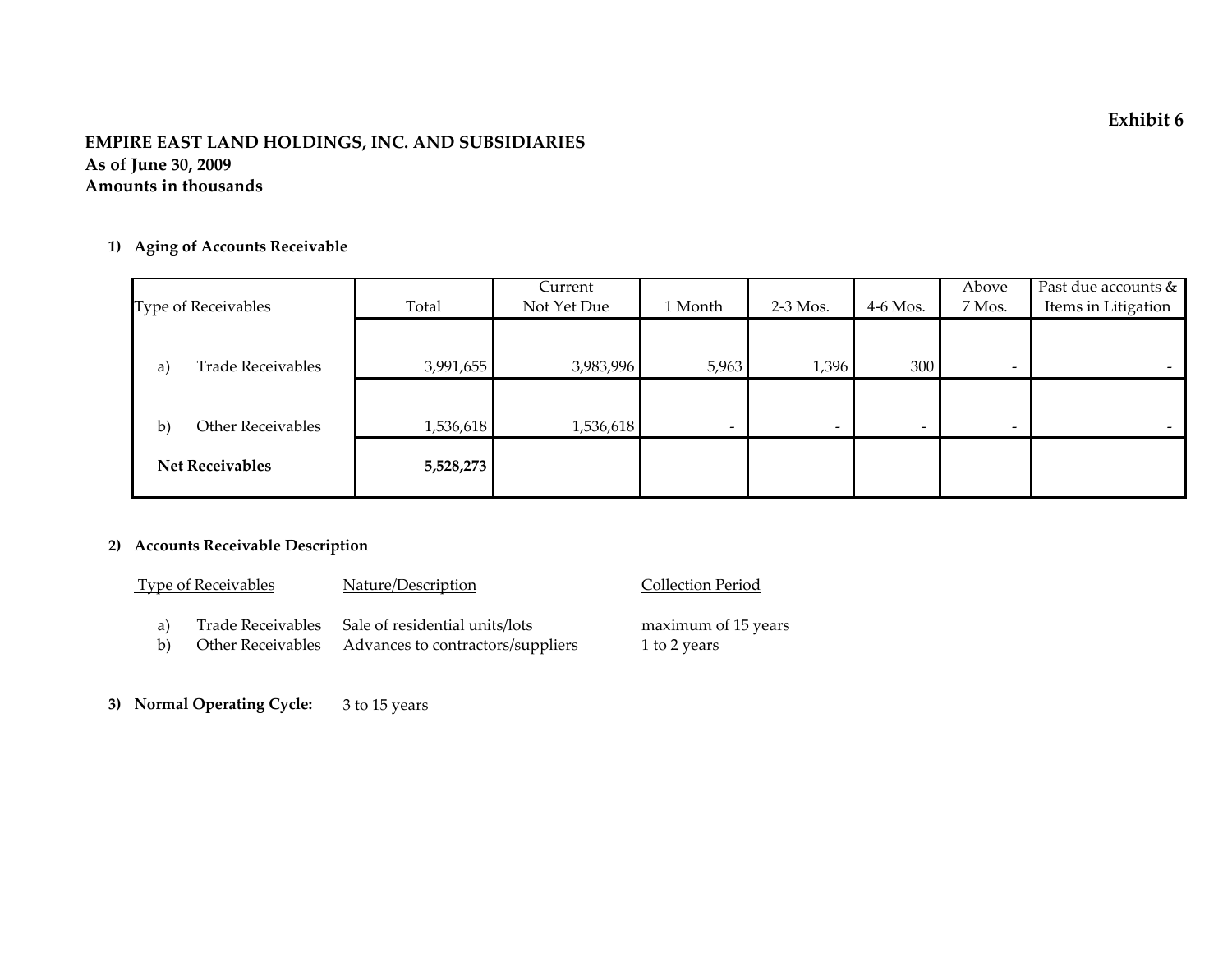#### **EXHIBIT 7**

### **EMPIRE EAST LAND HOLDINGS, INC. MANAGEMENT'S DISCUSSION OF FINANCIAL CONDITION AND RESULTS OF OPERATIONS**

#### **RESULTS OF OPERATION**

#### Review of June 30, 2009 versus June 30, 2008

During the six-month period, the consolidated net income amounted to P50.5 million, 33.26% lower than the previous year's net income of P75.7 million. Consolidated revenues, composed of real estate sales, interest income, commissions and other revenues and net earnings of associates posted an increase of 30% from P802.1 million to P1.04 billion.

#### Real Estate Sales

The Group registered Real Estate Sales of P524.6 million for six months ended June 30, 2009 compared with P319.24 million in 2008. The sales generated were derived from various projects namely, California Gardens Square, Little Baguio Terraces, Pioneer Woodlands, The Cambridge Village, Laguna Bel Air 4, Sta. Rosa Heights and Suntrust Adriatico Gardens.

The Cost of Sales amounting to P387.04 million in 2009 and P239.9 million in 2008, as a percentage of Real Estate Sales, was 73.77% and 73.9% respectively. The change was primarily due to the different composition of products sold for each year.

Gross Profit was P137.58 million during the six months of 2009 and P83.3 million in 2008, or 26.2% and 26.1% of Real Estate Sales, respectively. The gross profit margin varies depending on the product mix and the competitiveness of prices of each product. Realized Gross Profit as a percentage of Real Estate Sales was recorded at 19% and 27% amounting to P97.5 million and P87 million in 2009 and 2008, respectively.

#### Other Revenues

For 2009 and 2008, the other revenue contributor was interest income amounting to P181.4 million and P229.3 million respectively, derived mostly from accounts under in-house financing and which accounts for 17% and 29% of total revenues. Additional sources of revenue were commissions of a subsidiary, rentals from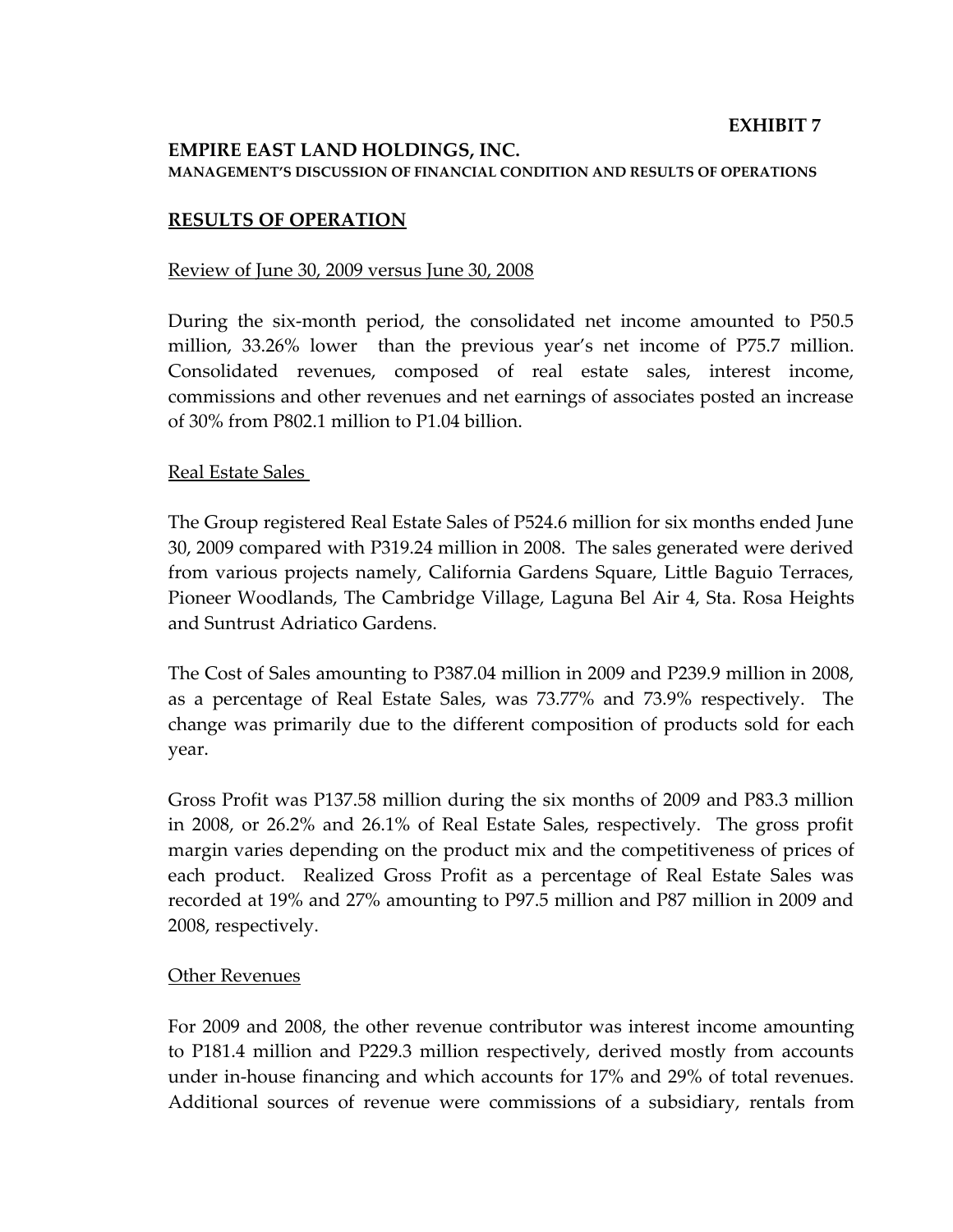office-warehouse units in Central Business Park complex and residential/commercial spaces in various projects, and those obtained from other sources.

## Operating Expenses

Operating expenses increased from P328.4 million in 2008 to P448.5 million in 2009. Corporate overhead increased due to the additional expenses in promoting sales, additional manpower employed to support the operations, general increase in prices of commodities and expenses of the new subsidiary.

### **FINANCIAL CONDITION**

# Review of June 30, 2009 versus December 31, 2008

Total resources of the Company as of June 30, 2009 and December 31, 2008 amounted to P26.4 billion and P26.02 billion respectively. Cash and Cash Equivalents increased from P1.63 billion to P1.66 billion due to increase in reservation sales from various projects. The Company remained liquid with Total Current Assets of P7.8 billion in 2009 and P7.4 billion in 2008, which accounted for 30% and 28% of the Total Assets for years 2009 and 2008 respectively, while its Total Current Liabilities amounted to P5.32 billion in June 30, 2009 as compared with P4.83 billion in December 31, 2008.

Equity increased from P17.45 billion in the previous year to P17.64 billion as of June 30, 2009 due to net income realized for the six-month period and the changes in revaluation reserves.

In 2009, the Group sourced its major cash requirements from internally generated funds. While in 2008, cash was sourced mostly from internally generated funds and partly from the discounting of its installment contract receivable.

The Group utilized its funds for loan repayments, property acquisition, construction and development of projects, and settlement of various payables and other operating expenses.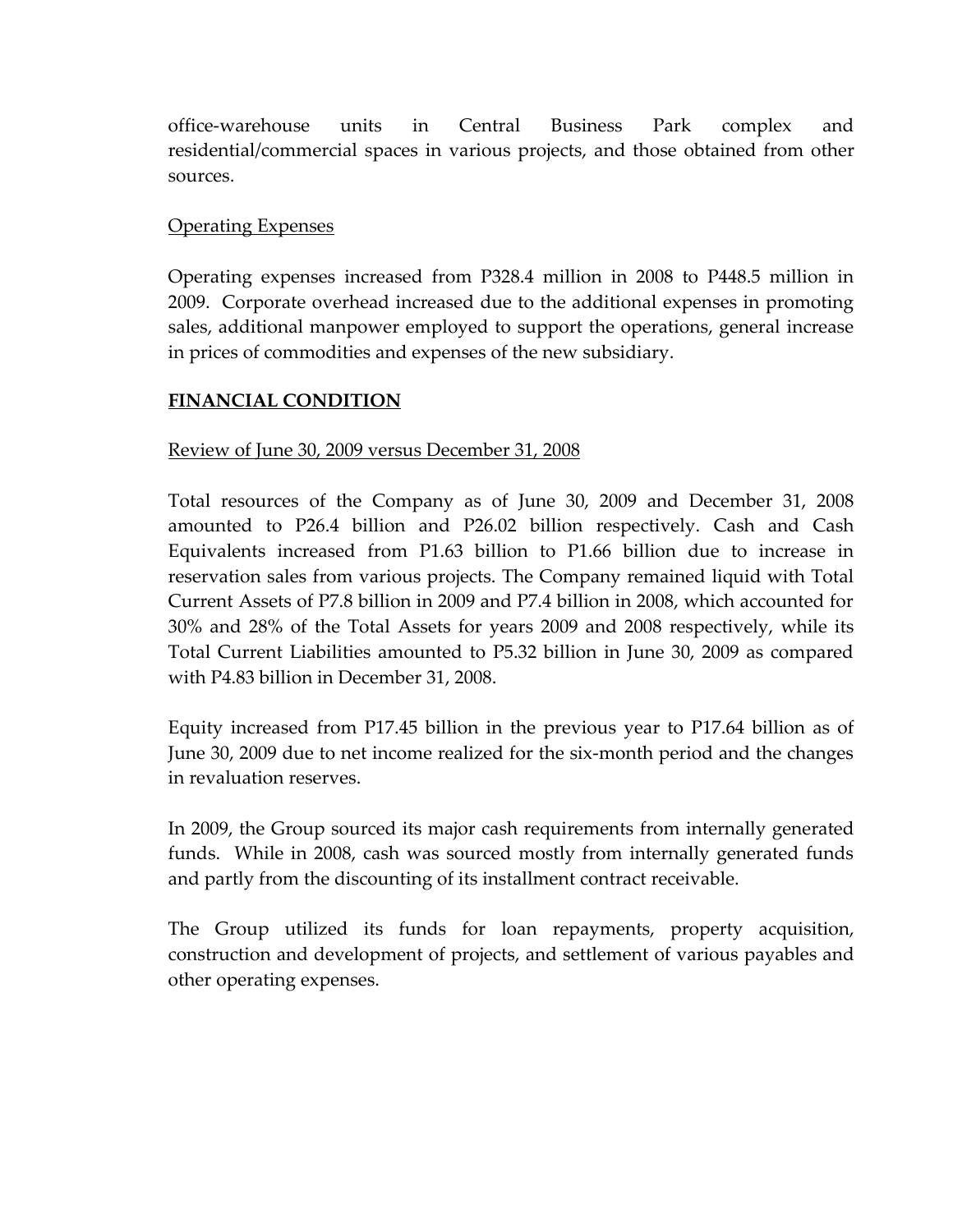Material Changes in the 2009 Interim Financial Statements (increase/decrease of 5% or more in the 2009 Financial Statements)

### Balance Sheets

- 45% increase in Prepayments and Other Current Assets Due to increase in prepaid taxes and input vat
- 58% increase in Available-for-sale Financial Asset Primarily due to increase in fair market value of investment
- 6% decrease in Interest-bearing Loans and Borrowings Mainly due to repayments of loans
- 51% increase in Trade and Other Payables Mainly due to payables of a subsidiary
- 96% decrease in Income Tax Payable Due payment of previous year's tax liability
- 14% increase in Deferred Gross Profit on Real Estate Sales Mainly due to unearned gross profit on sales of new projects
- 11% increase in Customers' Deposit Primarily due to increase in reservation sales of new projects
- 54% decrease in Advances from related parties Mainly due to payment of advances of a subsidiary

#### Income Statements

- 64% increase in Real Estate Sales Primarily due to sales of new subsidiary
- 259% increase in Realized Gross Profit on Prior Year Sales Mainly due to consolidation of new subsidiary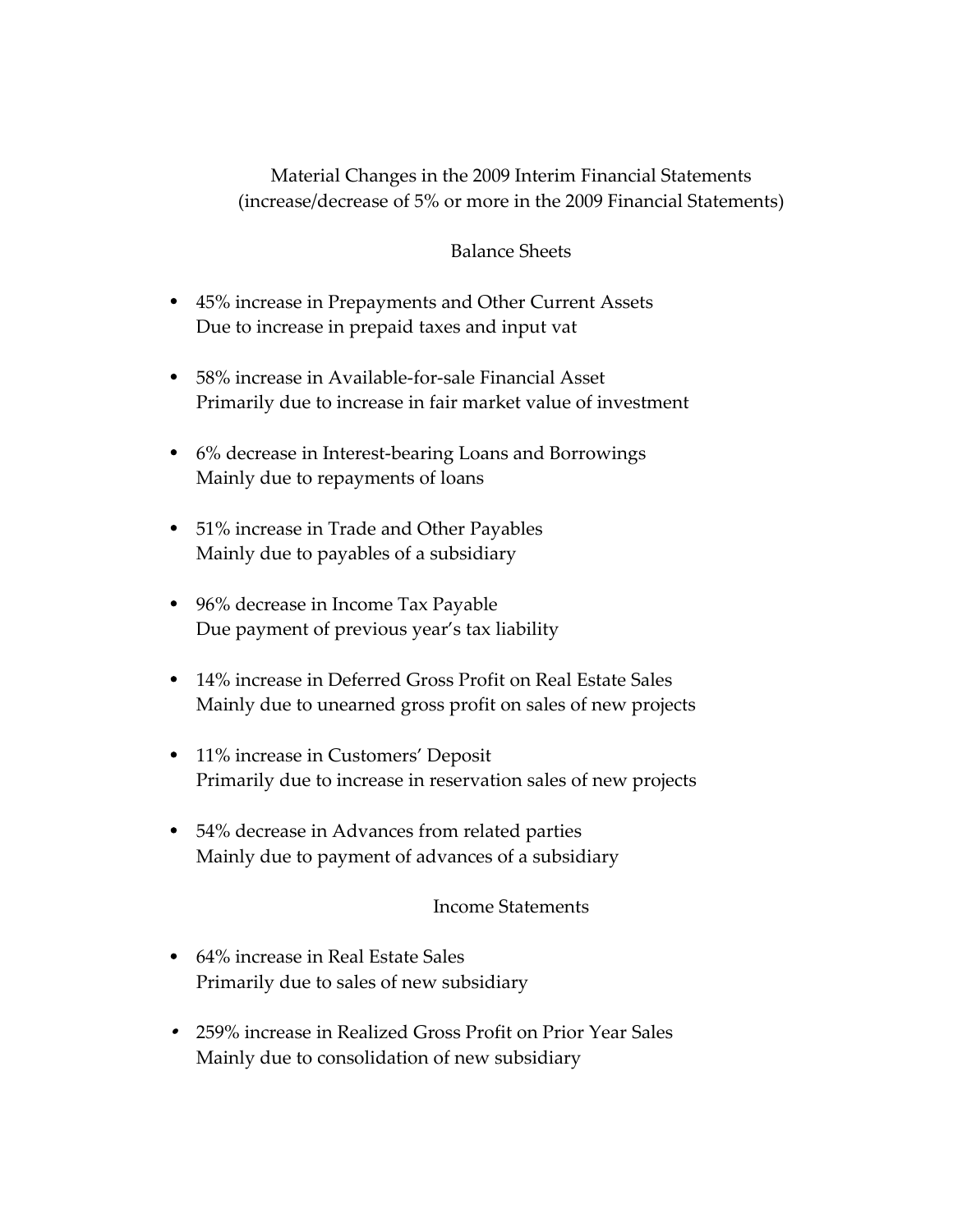- 21% decrease in Interest Income Primarily due to different terms of payment with either 0% interest or lesser application to interest
- 16% increase in Commission and Other Income Due to commission received in marketing various projects of subsidiaries.
- 64% increase in Cost of Sales Primarily due to increase in sales
- 639% increase in Deferred Gross Profit on Current Year Sales Primarily due to consolidation of new subsidiary
- 74% decrease in Finance Cost Due to settlement of some loan obligations
- 37% increase in Operating Expenses Due to increase in marketing/administrative expenses related to new projects and expenses of subsidiaries
- 100% decrease in Equity net Earnings (Losses) of Associates Mainly due to acquisition of majority shares of an associate
- 17% decrease in Tax Expense Mainly due to decrease in taxable income

For the year 2009, the projected capital expenditures (construction/development) of roughly P1.5 billion is expected to be funded mostly by collections.

Fluctuations in foreign exchange rate had no adverse effect on the Company's financial conditions since the Company has very minimal importations of construction-related materials and have no foreign denominated loans.

There are no other material changes in the Company's financial position and condition (5% or more) that will warrant a more detailed discussion. Likewise, there are no material events and uncertainties known to the management that would have material impact on reported financial information and normal operations of the Company.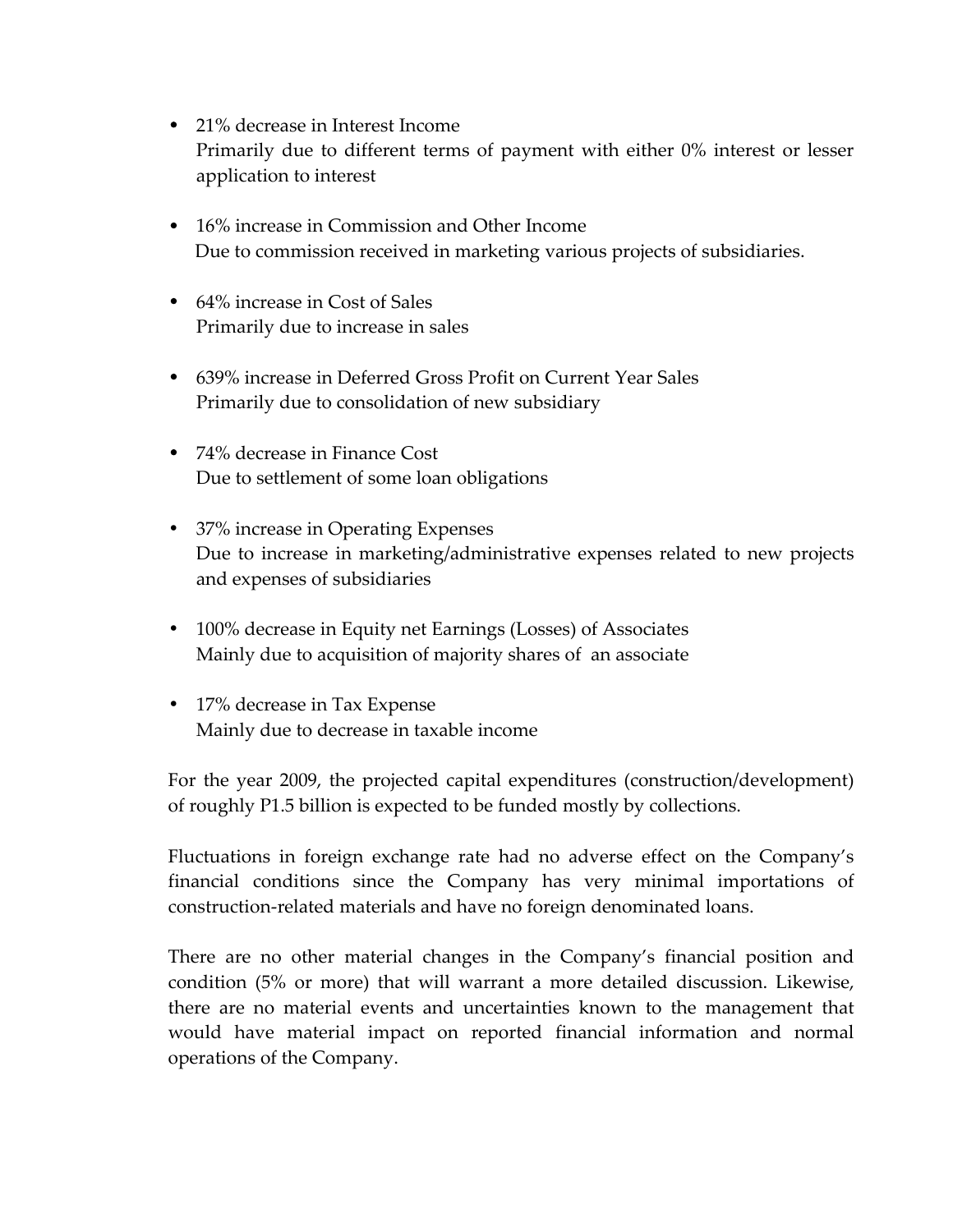The nature of all revenues and expenses disclosed in the income statement are business related transactions and arose from the Company's continuing operations. Also, no prior period adjustment was made during any period covered by the balance sheet.

There are no material off-balance sheet transactions, arrangements, obligations (including contingent obligations), and other relationships of the Company with unconsolidated entities or other persons created during the reporting period.

There are no events that will trigger direct or contingent financial obligation that is material to the Company, including any default or acceleration of an obligation.

The Company is aggressively marketing its products specially the new projects. It continuously offers competitive prices, more lenient payment schemes under inhouse financing and has strong tie-ups with reputable banks for the financing requirements of its buyers.

# **TOP FIVE (5) KEY PERFORMANCE INDICATORS**

For 2009, the following are top key performance indicators of the Company and its majority-owned subsidiaries:

# **1) Availability of Cash**

The Company has adequate resources to fund the construction of its upcoming projects and acquisition of additional properties.

# *2)* **Ability to repay loan obligations**

The loan obligations were promptly settled. The Company maintains a good credit standing with creditor banks and has considerable credit facilities which can be utilized for urgent capital requirements.

#### *3)* **Increase in reservation sales**

The reservation sales increased due to aggressive selling of new projects. The Company's new projects are connected to mass transit system and are conveniently located in business districts of Metro Manila.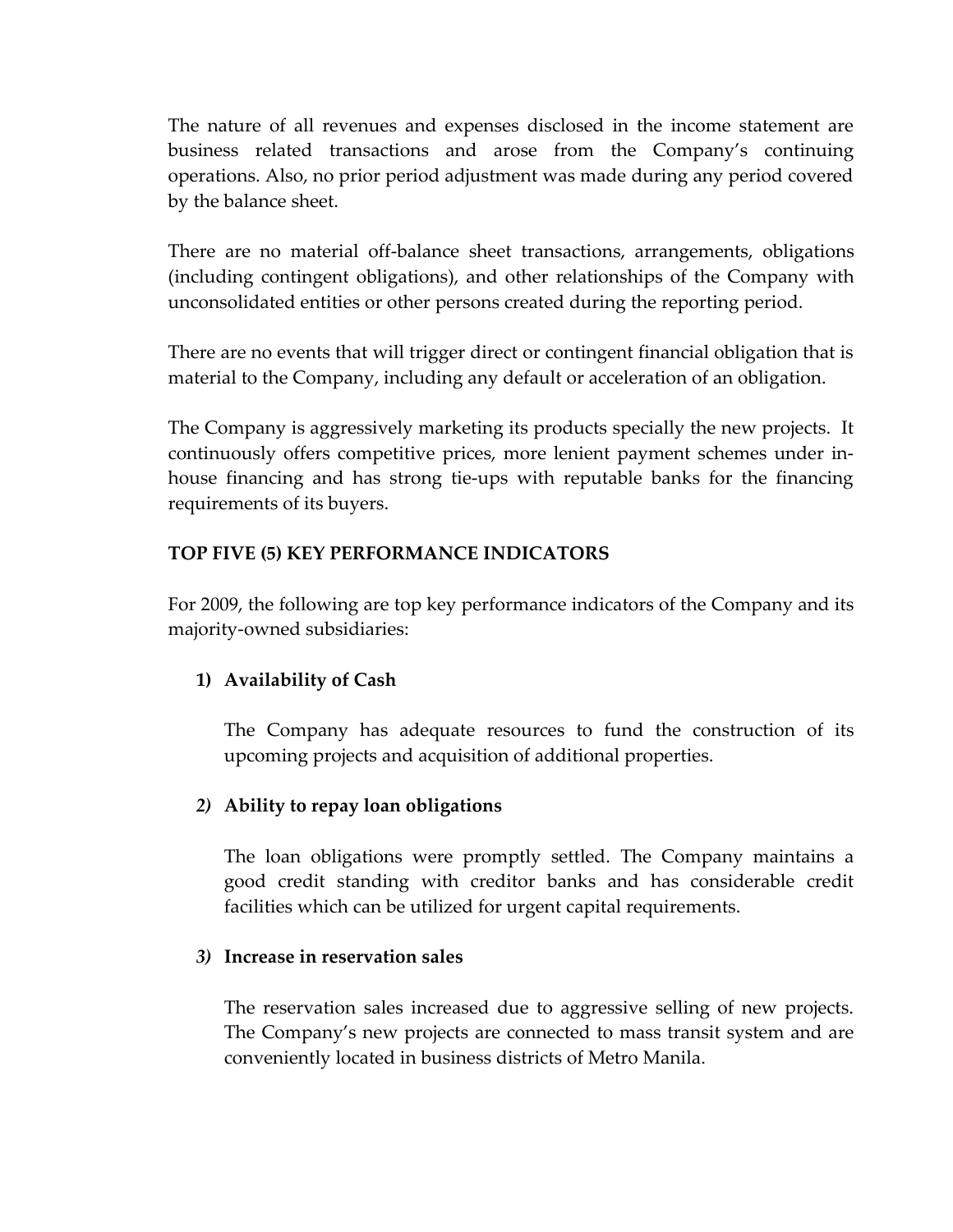# *4)* **Continuous development of projects**

The Company continuously undertakes construction and development activities and is committed to deliver its projects within the projected timetable.

# *5)* **Landbanking**

The Company has been acquiring interests in properties either through outright acquisitions or joint venture arrangements with landowners.

### **ASSESSMENT OF FINANCIAL RISKS**

The Group is exposed to a variety of financial risks, which result from both its operating and investing activities. Risk management is carried out by a central treasury department under policies approved by the BOD, and focuses on actively securing the Group's short to medium-term cash flows by minimizing the exposure to financial markets.

The Group does not actively engage in the trading of financial assets for speculative purposes nor does it write options. The most significant financial risks to which the Group is exposed to are described below.

# **1) Foreign Currency Sensitivity**

Most of the Group's transactions are carried out in Philippine pesos, its functional currency. Foreign exchange risk arises from the Group's U.S. dollar-denominated cash and cash equivalents.

To mitigate the Group's exposure to foreign currency risk, non-Philippine peso cash flows are closely monitored.

The Group's U.S.-dollar denominated financial assets, translated into Philippine pesos amounted to P74.6 million as of June 30, 2009.

At June 30, 2009, if the peso had strengthened by 7% against the U.S. dollar with all other variables held constant, income before tax for the year would have been P5.25 million lower, mainly as a result of foreign exchange loss on translation of U.S. dollar-denominated cash and cash equivalents.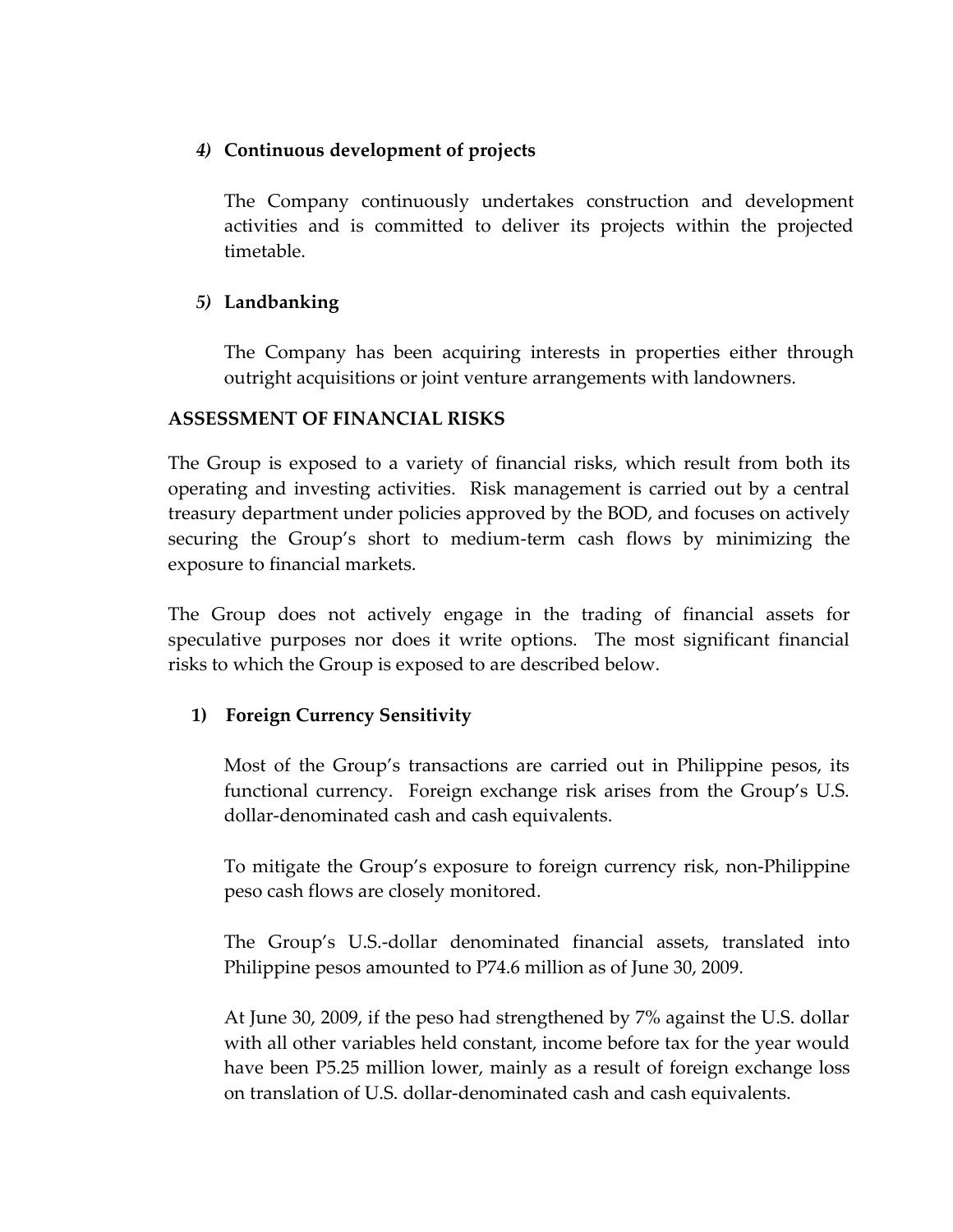On the other hand, if the peso had been weaker by the same percentage, with all other variables held constant, income before tax would have been higher by the same amount.

The 7% movement in the value of peso against U.S. dollar was estimated based on the market volatility in exchange rates. The sensitivity analysis is based on the Group's foreign currency financial instruments held at the balance sheet date.

Exposures to foreign exchange rates vary during the year depending on the volume of transactions. Nonetheless, the analysis above is considered to be representative of the Group's currency risk.

# **2) Interest Rate Sensitivity**

As the Group has no significant interest-bearing assets, the Company's income and operating cash flows are substantially independent of changes in market interest rates. The Company's interest rate risk arises only from cash and cash equivalents, which are subject to variable interest rates. Financial assets and liabilities at variable rates expose the group to cash flow interest rate risk. All other financial assets and liabilities have fixed rates.

At June 30, 2009, if general interest rates on dollar and peso-denominated financial assets had been higher by 0.63%, with all other variables held constant, income before tax for the year would have been P11.6 million higher, mainly as a result of higher interest income on floating rate deposits.

The movements in interest rates used in the sensitivity analysis are considered reasonably possible and are based on observation of interest rate fluctuations for the past three months using a 95%-confidence level. The calculations are based on the Company's financial instruments held at each balance sheet date, with effect estimated from the beginning of the year.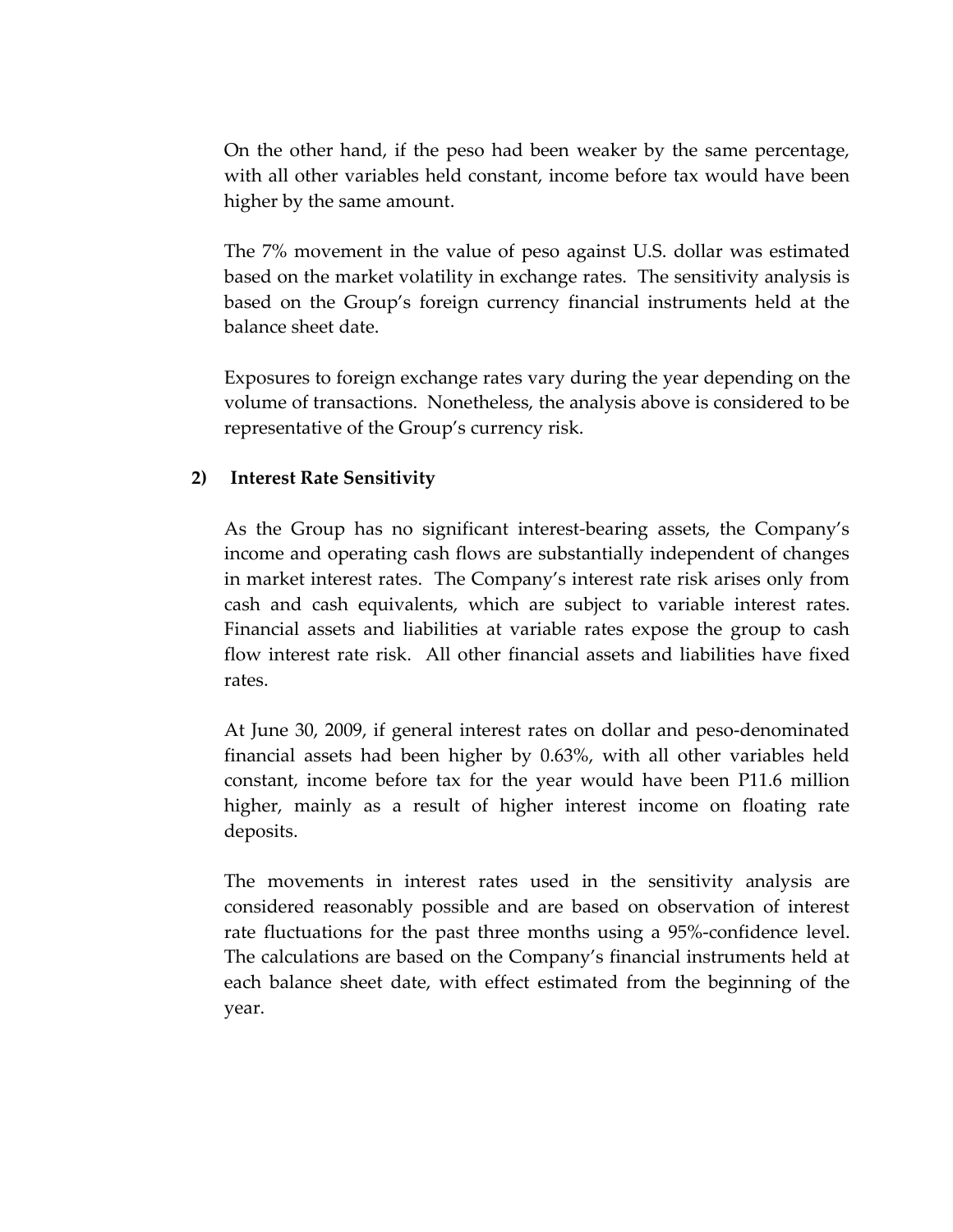#### **3) Credit Risk**

Generally, the maximum credit risk exposure of financial assets is the carrying amount of the financial assets as shown on the face of the balance sheet, as summarized below:

|                                          | As of June 30, 2009 | As of June 30, 2008 |
|------------------------------------------|---------------------|---------------------|
|                                          |                     |                     |
| Cash and cash equivalents                | P 1,659,100,758     | P 1,683,560,047     |
| Trade and other receivables - net        | 2,828,233,310       | 2,670,336,171       |
| Advances to landowners and joint venture | 2,375,658,728       | 1,491,284,290       |
| Advances to related parties              | 885,255,684         | 2,412,736,910       |
|                                          | P 7,748,248,480     | P 8,257,917,418     |

The credit risk for liquid funds is considered negligible, since the counter parties are reputable banks with high quality external credit ratings. In respect of trade and other receivables, the Group is not exposed to any significant credit risk exposure to any single counter party or any group of counter parties having similar characteristics.

The Group continuously monitors defaults of customers and other counter parties, identified either individually or by group, and incorporate this information into its credit risk controls. The Company's policy is to deal only with creditworthy counter parties. In addition, for a significant proportion of sales, advance payments are received to mitigate credit risk.

The Group's management considers that all the above financial assets that are not impaired for each of the reporting dates under review are of good credit quality, including those that are past due.

# **4) Liquidity Risk**

The Group manages its liquidity needs by carefully monitoring scheduled debt servicing payments for long-term financial liabilities as well as cash outflows due in a day-to-day business. Liquidity needs are monitored in various time bands, on a day-to-day and week-to-week basis, as well as on the basis of a rolling 30-day projection. Long-term liquidity needs for a 6 month and one-year period are identified monthly.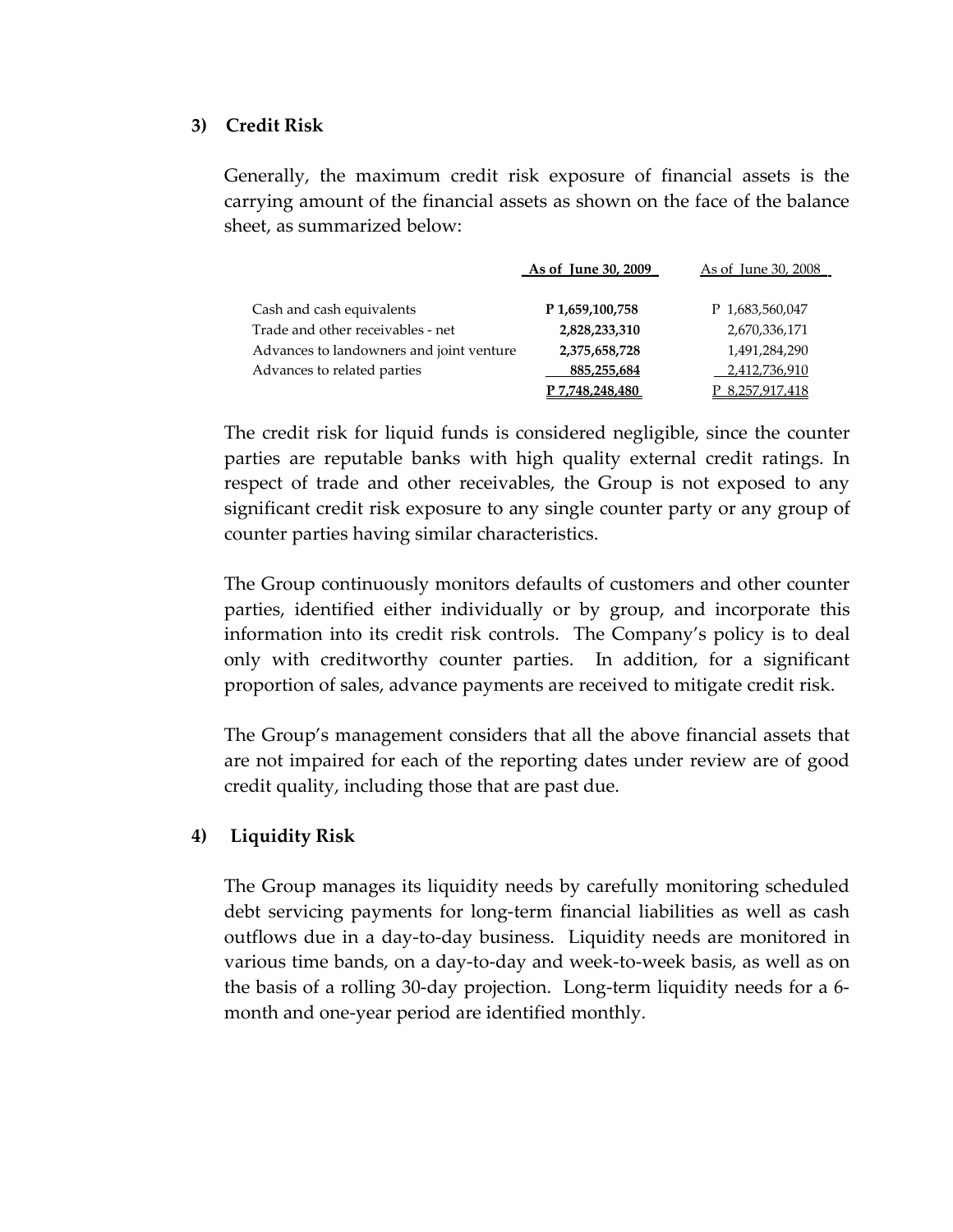The Group maintains cash to meet its liquidity requirements for up to 60 day periods. Excess cash are invested in time deposits or short-term marketable securities. Funding for long-term liquidity needs is additionally secured by an adequate amount of committed credit facilities and the ability to sell long-term financial assets.

As at June 30, 2009, the Group's financial liabilities have contractual maturities which are presented below:

|                                       |                             | Current                  |                             | Non-current                   |
|---------------------------------------|-----------------------------|--------------------------|-----------------------------|-------------------------------|
|                                       | Within                      | $6$ to 12                | $1$ to $5$                  | Later than                    |
|                                       | 6 Months                    | Months                   | Years                       | 5 Years                       |
|                                       |                             |                          |                             |                               |
| Interest-bearing loans and borrowings | P <sub>1</sub> ,457,250,161 | P<br>٠                   | P <sub>1</sub> ,174,532,370 | P<br>$\overline{\phantom{0}}$ |
| Trade and other payables              | 1,320,109,159               | $\overline{\phantom{a}}$ | 19,686,757                  |                               |
| Advances from related parties         | 287,644,504                 | -                        |                             | -                             |
| Advances from related parties         | 226,650,072                 |                          | 13.523.648                  |                               |
| Other current liabilities             | 156,975,369                 | 23,350,811               |                             |                               |
|                                       |                             |                          |                             |                               |
|                                       |                             |                          |                             |                               |

P 3,160,984,761 P 23,350,811 P 1,549,093,025 P

This compares to the maturity of the Group's financial liabilities in the previous reporting period as follows:

|                                       | Current                    |                                          |                   |            |
|---------------------------------------|----------------------------|------------------------------------------|-------------------|------------|
|                                       | Non-current                |                                          |                   |            |
|                                       | Within                     | $6 \text{ to } 12$                       | $1$ to $5$        | Later than |
|                                       | 6 Months                   | Months                                   | Years             | 5 Years    |
| Interest-bearing loans and borrowings | P <sub>1,835,650,386</sub> | $\mathbf{P}$<br>$\overline{\phantom{a}}$ | P 1,101,111,971 P |            |
| Trade and other payables              | 775,725,600                |                                          | 25,918,670        |            |
| ۰<br>Advances from related parties    | 340,614,168                | -                                        |                   | -          |
| Other current liabilities             | 142,885,003                | 23,350,811                               |                   |            |
|                                       |                            |                                          |                   |            |
|                                       | P 3,094,875,157 P          | 23,350,811                               | P 1,127,030,641   | Р          |

The above contractual maturities reflect the gross cash flows, which may differ from the carrying values of the liabilities at the balance sheet dates.

#### **5) Other Market Price Risk**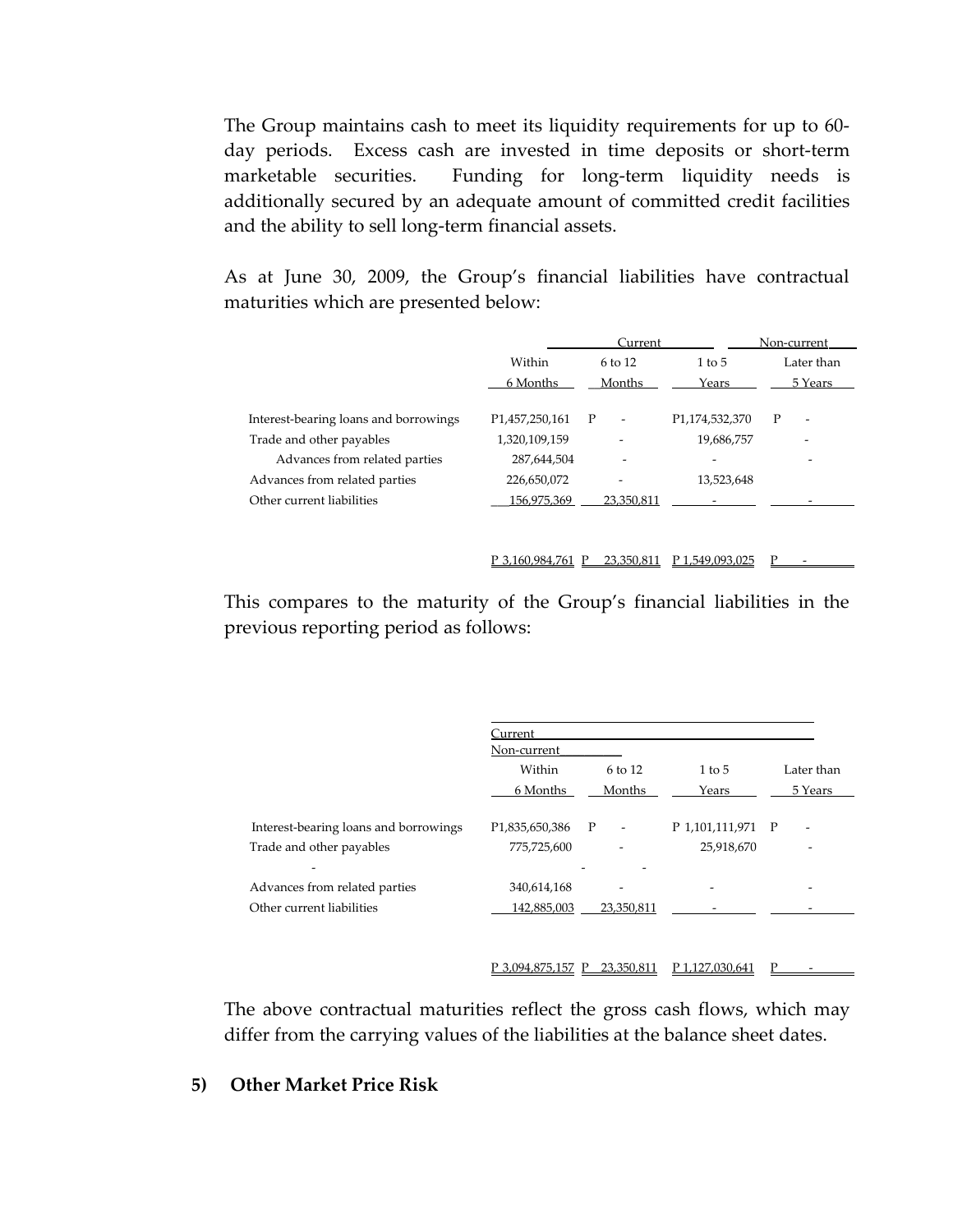The Group is exposed to equity securities price risk because of investments held by the Group and classified on the balance sheet as available-for-sale financial assets. The Group is not exposed to commodity price risk.

At June 30, 2009, if the quoted stock price for the securities had decreased by 10%, with all other variables held constant, equity would have been lower by about P23.06 million. The 10% estimated change in quoted market price is computed based on volatility of local index for holdings first listed at Philippine Stock Exchange.

On the other hand, if the quoted market price for these securities had increased by the same amount, with all other variables held constant, equity for the year would have been higher by the same figure.

The investments in listed equity securities are considered long-term, strategic investments. In accordance with the Group's policies, no specific hedging activities are undertaken in relation to these investments. The investments are continuously monitored and voting rights arising from these equity instruments are utilized in the Group's favor.

# **FINANCIAL INSTRUMENTS EVALUATION**

Financial assets include cash and financial instruments. The Group classifies its financial assets, other than hedging instruments, into the following categories: financial assets at fair value through profit or loss, loans and receivables, held-tomaturity investments and available-for-sale financial assets. Financial assets are assigned to the different categories by management on initial recognition, depending on the purpose for which the investments were acquired. The designation of financial assets is re-evaluated at every reporting date at which date a choice of classification or accounting treatment is available, subject to compliance with specific provisions of applicable accounting standards.

*Cash and cash equivalents* are defined as cash on hand, demand deposits and shortterm, highly liquid investments readily convertible to known amounts of cash and which are subject to insignificant risk of changes in value.

Regular purchase and sales of financial assets are recognized on their trade date. All financial assets that are not classified as at fair value through profit or loss are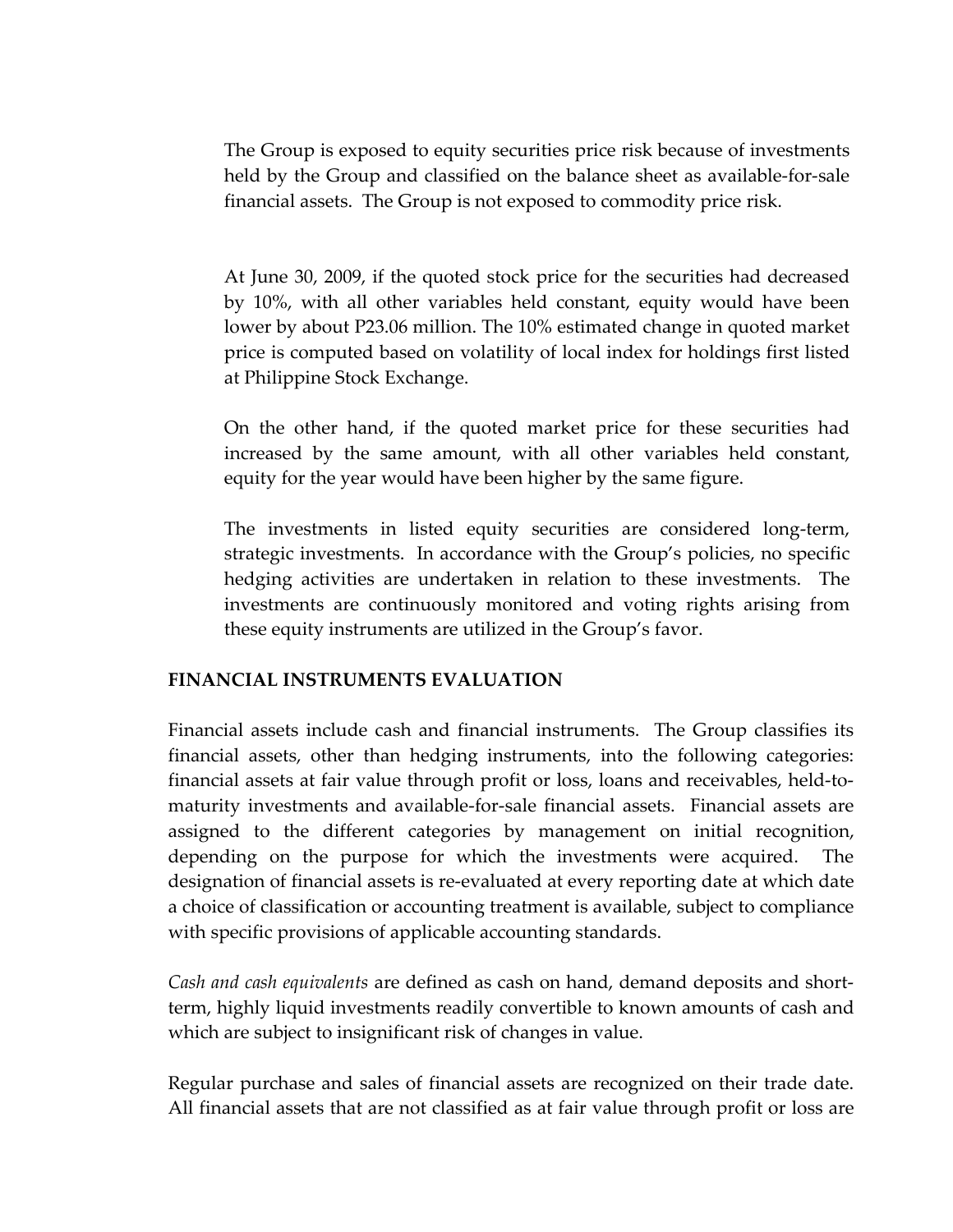initially recognized at fair value, plus transaction costs. Financial assets carried at fair value through profit or loss are initially recognized at fair value and transaction costs are expensed in the income statement.

The foregoing categories of financial instruments are more fully described below.

#### 1) **Financial Assets at Fair Value through Profit or Loss**

This category includes financial assets that are either classified as held for trading or are designated by the entity to be carried at fair value through profit or loss upon initial recognition. A financial asset is classified in this category if acquired principally for the purpose of selling it in the near term or if so designated by management. Derivatives are also categorized as 'held for trading' unless they are designated as hedges. Assets in this category are classified as current assets if they are either held for trading or are expected to be realized within 12 months from the balance sheet date.

Subsequent to initial recognition, the financial assets included in this category are measured at fair value with changes in fair value recognized in profit or loss. Financial assets originally designated as financial assets at fair value through profit or loss may not be subsequently be reclassified.

#### 2) **Loans and Receivables**

Loans and receivables are non-derivative financial assets with fixed or determinable payments that are not quoted in an active market. They arise when the Group provides money, goods or services directly to a debtor with no intention of trading the receivables. They are included in current assets, except for maturities greater than 12 months after the balance sheet date which are classified as non-current assets.

Loans and receivables are subsequently measured at amortized cost using the effective interest method, less any impairment losses. Any change in their value is recognized in profit or loss. Impairment loss is provided when there is objective evidence that the Company will not be able to collect all amounts due to it in accordance with the original terms of the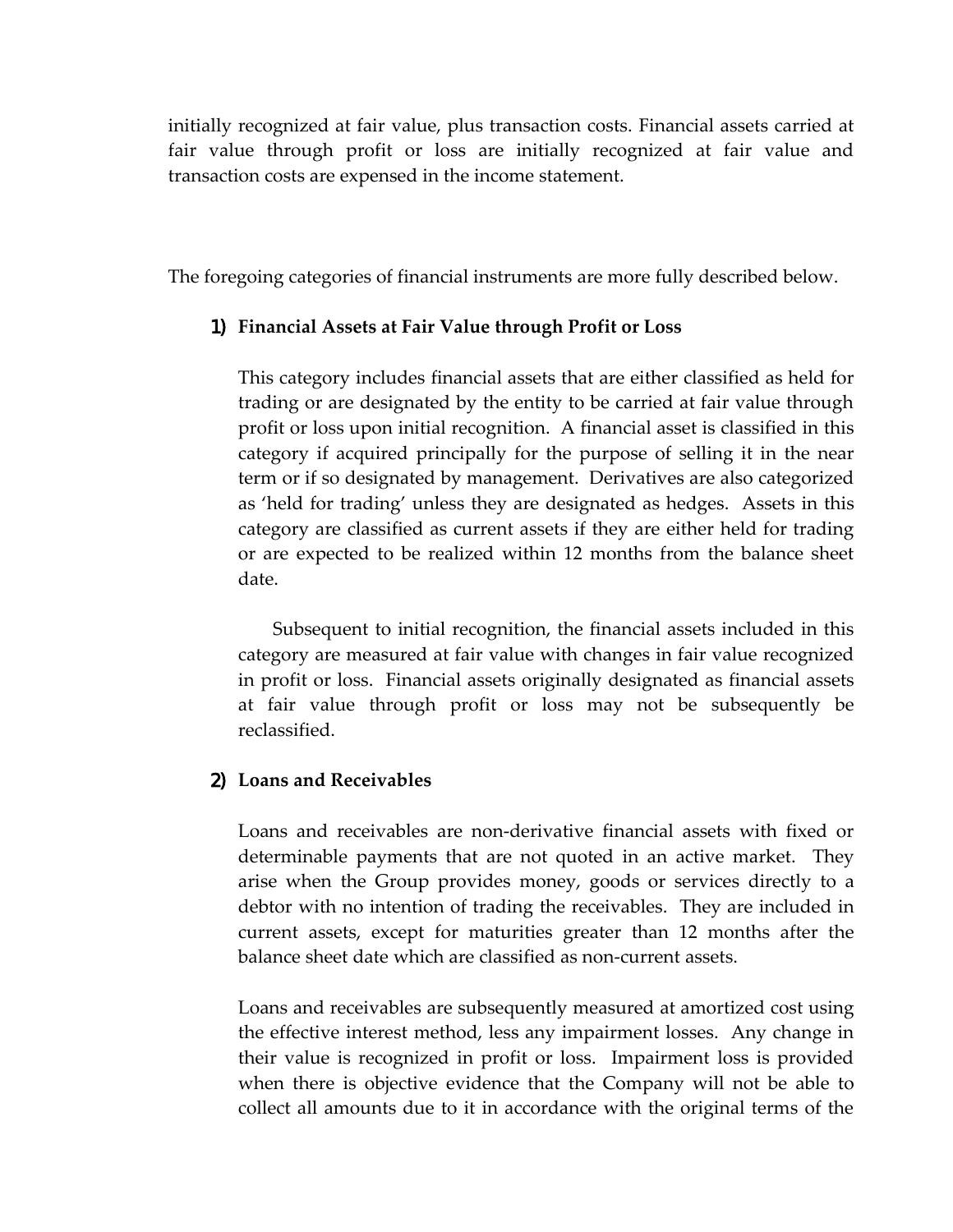receivables. The amount of the impairment loss is determined as the difference between the assets' carrying amount and the present value of estimated cash flows.

The Company's loans and receivables are presented as Trade and Other Receivables, Advances to Landowners and Joint Ventures, and Advances to Related Parties in the balance sheets.

#### 3) **Held-to-maturity Investments**

This category includes non-derivative financial assets with fixed or determinable payments and a fixed date of maturity. Investments are classified as held-to-maturity if the Group has the positive intention and ability to hold them until maturity. Investments intended to be held for an undefined period are not included in this classification. They are included in non-current assets in the consolidated balance sheets, except those maturing within 12 months of the balance sheet date.

Held-to-maturity investments are measured at amortized cost using the effective interest method. In addition, if there is objective evidence that the investment has been impaired, the financial asset is measured at the present value of estimated cash flows. Any changes to the carrying amount of the investment are recognized in profit or loss.

#### 4) **Available-for-sale Financial Assets**

This category includes non-derivative financial assets that are either designated to this category or do not qualify for inclusion in any of the other categories of financial assets. They are included in non-current assets unless management intends to dispose of the investment within 12 months from the balance sheet date.

All financial assets within this category are subsequently measured at fair value, unless otherwise disclosed, with changes in value recognized in equity, net of any effects arising from income taxes. Gains and losses arising from securities classified as available-for-sale are recognized in the consolidated income statement when they are sold or when the investment is impaired.